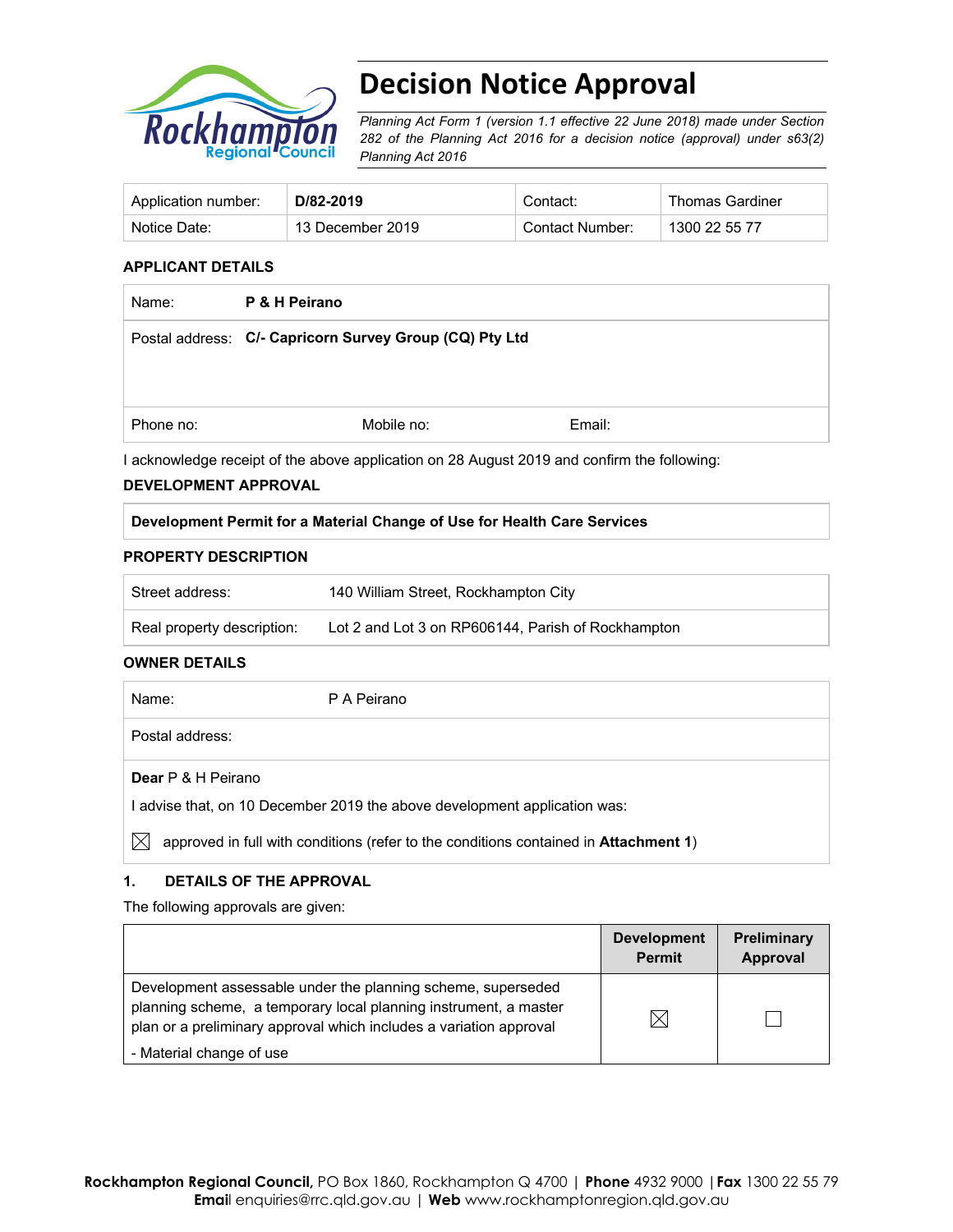# **2. CONDITIONS**

This approval is subject to the conditions in Attachment 1.

#### **3. FURTHER DEVELOPMENT PERMITS REQUIRED**

Please be advised that the following development permits are required to be obtained before the development can be carried out:

| Type of development permit required | Subject of the required development permit |
|-------------------------------------|--------------------------------------------|
| <b>Operational Works</b>            | Road Works                                 |
|                                     | <b>Access and Parking Works</b>            |
| <b>Building Works</b>               |                                            |
| Plumbing and Drainage Works         |                                            |

#### **4. SUBMISSIONS**

Properly made submissions were not made in relation to the application.

### **5. REFERRAL AGENCIES NIL**

# **6. THE APPROVED PLANS**

**The approved development must be completed and maintained generally in accordance with the approved drawings and documents:** 

| <b>Plan/Document Name</b> | <b>Plan/Document Reference</b> | Dated            |
|---------------------------|--------------------------------|------------------|
| Proposed Site Plan        | S-02, Revision 1               | 9 September 2019 |
| <b>Floor Plans</b>        | S-03, Revision 1               | 27 August 2019   |
| Elevations                | S-04, Revision 1               | 27 August 2019   |

### **7. CURRENCY PERIOD FOR THE APPROVAL (s.85 of the** *Planning Act***)**

The standard currency periods stated in section 85 of *Planning Act 2016* apply to each aspect of development in this approval, if not stated in the conditions of approval attached.

# **8. STATEMENT OF REASONS**

| Description of the<br>development | The proposed development is for a Material Change of Use for Health<br>Care Services                                                                                                                                                                                                                                                                         |                        |
|-----------------------------------|--------------------------------------------------------------------------------------------------------------------------------------------------------------------------------------------------------------------------------------------------------------------------------------------------------------------------------------------------------------|------------------------|
| <b>Reasons for Decision</b>       | The proposed use will be located in an existing commercial building<br>on the site and is surrounded by existing commercial premises which<br>will minimise any potential land use conflict;                                                                                                                                                                 |                        |
|                                   | The proposed use will not detract from the residential amenity of the<br>surrounding area nor compromise the intent of the zone to<br>predominantly low-medium<br>encourage<br>development;                                                                                                                                                                  | residential<br>density |
|                                   | The proposed use does not compromise the strategic framework in<br>the Rockhampton Region Planning Scheme 2015;                                                                                                                                                                                                                                              |                        |
|                                   | Assessment of the development against the relevant zone purpose,<br>planning scheme codes and planning scheme policies demonstrates<br>that the proposed development will not cause significant adverse<br>impacts on the surrounding natural environment, built environment<br>and infrastructure, community facilities, or local character and<br>amenity: |                        |
|                                   | The proposed development does not compromise the relevant State                                                                                                                                                                                                                                                                                              |                        |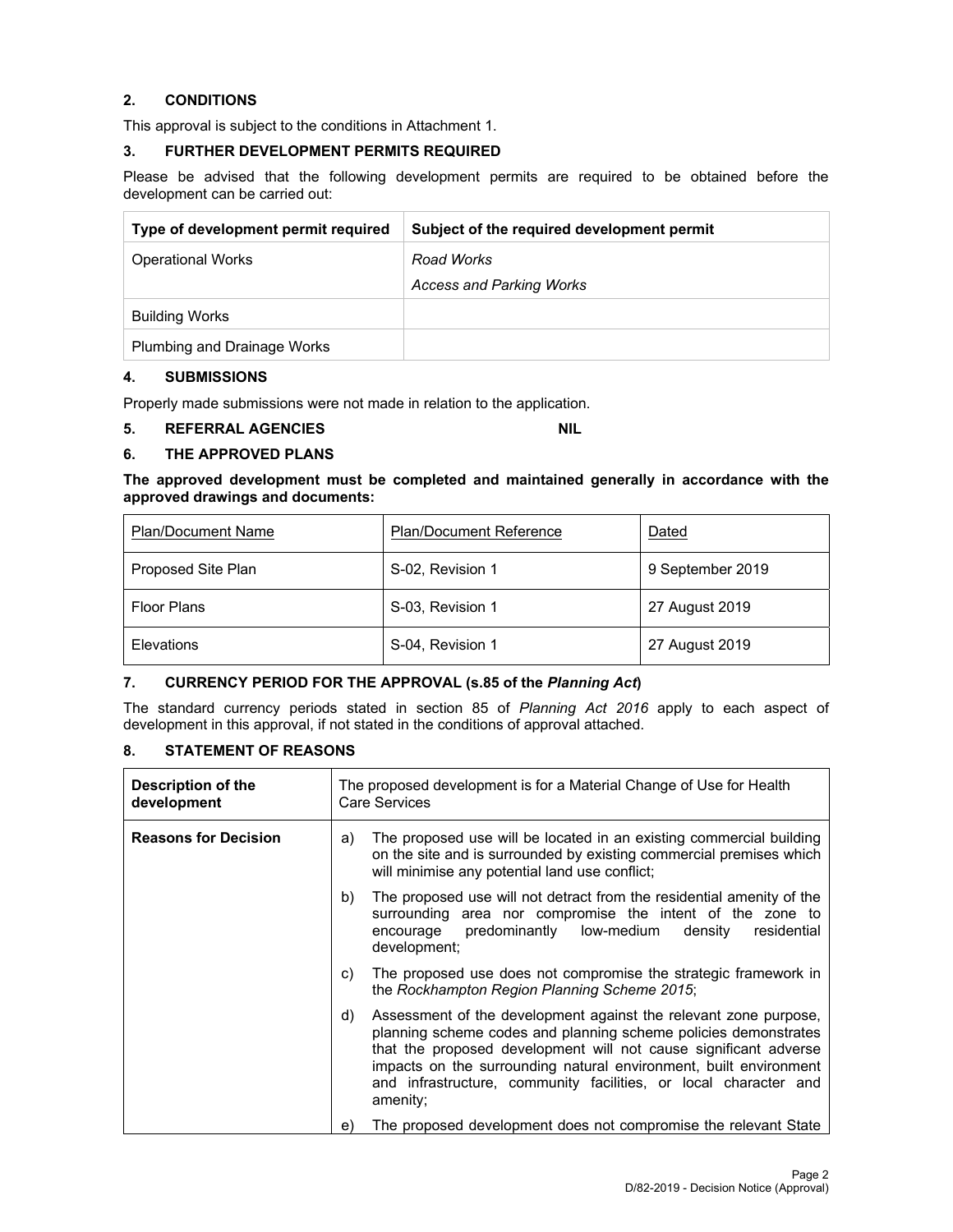|                                                 | Planning Policy; and                                                                                                                                                                                                                                 |                                                                                                                                                                                                                                                                                                                                                                                                                                                                                                                                                                                                                                                                                                                                                                                                                                                                                                                                                                                             |
|-------------------------------------------------|------------------------------------------------------------------------------------------------------------------------------------------------------------------------------------------------------------------------------------------------------|---------------------------------------------------------------------------------------------------------------------------------------------------------------------------------------------------------------------------------------------------------------------------------------------------------------------------------------------------------------------------------------------------------------------------------------------------------------------------------------------------------------------------------------------------------------------------------------------------------------------------------------------------------------------------------------------------------------------------------------------------------------------------------------------------------------------------------------------------------------------------------------------------------------------------------------------------------------------------------------------|
|                                                 | f)<br>On balance, the application should be approved because the<br>circumstances favour Council exercising its discretion to approve the<br>application even though the development does not comply with an<br>aspect of the assessment benchmarks. |                                                                                                                                                                                                                                                                                                                                                                                                                                                                                                                                                                                                                                                                                                                                                                                                                                                                                                                                                                                             |
| <b>Assessment Benchmarks</b>                    | assessment benchmarks:                                                                                                                                                                                                                               | The proposed development was assessed against the following                                                                                                                                                                                                                                                                                                                                                                                                                                                                                                                                                                                                                                                                                                                                                                                                                                                                                                                                 |
|                                                 | $\bullet$                                                                                                                                                                                                                                            | Low-Medium Density Residential Zone Code;                                                                                                                                                                                                                                                                                                                                                                                                                                                                                                                                                                                                                                                                                                                                                                                                                                                                                                                                                   |
|                                                 |                                                                                                                                                                                                                                                      | Access, Parking and Transport Code;                                                                                                                                                                                                                                                                                                                                                                                                                                                                                                                                                                                                                                                                                                                                                                                                                                                                                                                                                         |
|                                                 | Landscape Code;                                                                                                                                                                                                                                      |                                                                                                                                                                                                                                                                                                                                                                                                                                                                                                                                                                                                                                                                                                                                                                                                                                                                                                                                                                                             |
|                                                 |                                                                                                                                                                                                                                                      | Stormwater Management Code;                                                                                                                                                                                                                                                                                                                                                                                                                                                                                                                                                                                                                                                                                                                                                                                                                                                                                                                                                                 |
|                                                 |                                                                                                                                                                                                                                                      | Waste Management Code; and                                                                                                                                                                                                                                                                                                                                                                                                                                                                                                                                                                                                                                                                                                                                                                                                                                                                                                                                                                  |
|                                                 | Water and Sewer Code.                                                                                                                                                                                                                                |                                                                                                                                                                                                                                                                                                                                                                                                                                                                                                                                                                                                                                                                                                                                                                                                                                                                                                                                                                                             |
| <b>Compliance with</b><br>assessment benchmarks | exception(s) listed below.                                                                                                                                                                                                                           | The development was assessed against all of the assessment<br>benchmarks listed above and complies with all of these with the                                                                                                                                                                                                                                                                                                                                                                                                                                                                                                                                                                                                                                                                                                                                                                                                                                                               |
|                                                 | Assessment<br><b>Benchmark</b>                                                                                                                                                                                                                       | Reasons for the approval despite non-<br>compliance with benchmark                                                                                                                                                                                                                                                                                                                                                                                                                                                                                                                                                                                                                                                                                                                                                                                                                                                                                                                          |
|                                                 | Low-Medium Density<br><b>Residential Zone</b>                                                                                                                                                                                                        | The site coverage of the buildings accommodating<br>the proposed use will cumulatively exceed 65%.                                                                                                                                                                                                                                                                                                                                                                                                                                                                                                                                                                                                                                                                                                                                                                                                                                                                                          |
|                                                 | Code                                                                                                                                                                                                                                                 | However, the proposal does not involve the<br>construction of any new buildings. The existing<br>buildings<br>site<br>will<br>be<br>retrofitted<br>to<br>on<br>accommodate<br>the<br>Health<br>Care<br>proposed<br>Services. As such, the impact of the built form will<br>remain unchanged from the existing situation and<br>will not create any increased impacts to the<br>surrounding low-medium density residential area.                                                                                                                                                                                                                                                                                                                                                                                                                                                                                                                                                             |
|                                                 |                                                                                                                                                                                                                                                      | There will be four (4) on-site car parks positioned<br>in front of the existing building on the William<br>Street road frontage. These car parking spaces<br>are existing and were used as part of a former<br>land use on the site. Their use as part of the<br>current proposal will<br>maintain the existing<br>streetscape on William Street. Further, there will<br>not be an increase in the number of on-site car<br>parking spaces on the William Street road<br>frontage which will detract from the streetscape.<br>There will also be a further additional seven (7)<br>car parking spaces located behind the main<br>building which will gain access from Kent Lane.<br>The proposal will introduce a use which will<br>provide<br>a<br>health<br>service to<br>the<br>broader<br>Rockhampton<br>Central<br>Queensland<br>and<br>community. Based on the size of the built form it is<br>anticipated that the use will attract a significant<br>number of patients to the area. |
|                                                 |                                                                                                                                                                                                                                                      | While the use is medium in scale, it is likely that it                                                                                                                                                                                                                                                                                                                                                                                                                                                                                                                                                                                                                                                                                                                                                                                                                                                                                                                                      |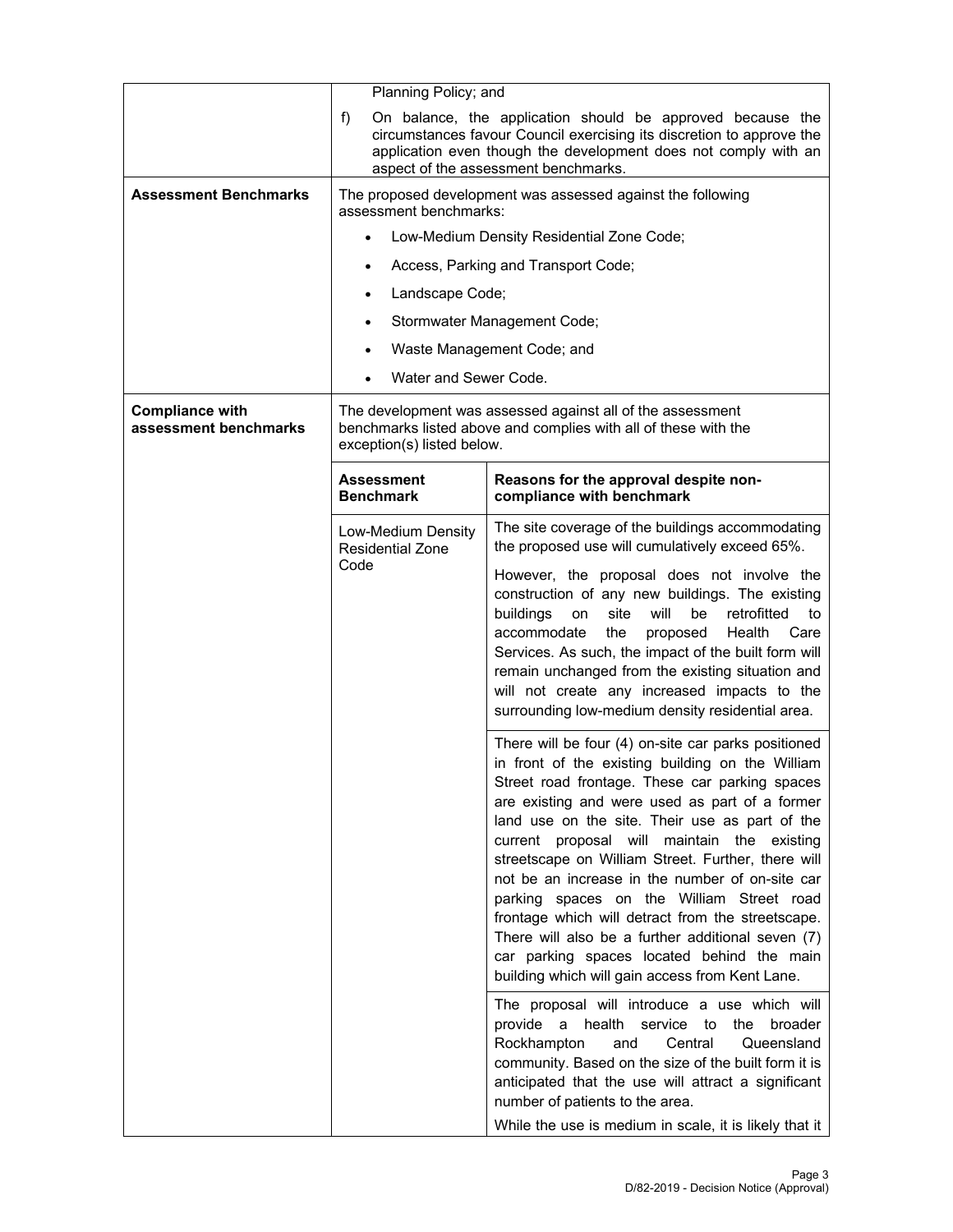|                                              | will still provide a service need for the surrounding<br>local community. Particularly regarding health and<br>medical care to local residents. It is not<br>anticipated that the use will detract from the role<br>or function of larger centres across Rockhampton.<br>Further, the site is located in an area which has a<br>number of existing commercial uses in its vicinity,<br>including cafes and offices.<br>The existing building located on the site will be<br>retrofitted to accommodate the use, meaning that<br>there will be no additional impacts to the<br>surrounding residential character or changes to<br>the existing streetscape. |
|----------------------------------------------|------------------------------------------------------------------------------------------------------------------------------------------------------------------------------------------------------------------------------------------------------------------------------------------------------------------------------------------------------------------------------------------------------------------------------------------------------------------------------------------------------------------------------------------------------------------------------------------------------------------------------------------------------------|
|                                              | The proposal does not include a solid 1.8 metre<br>high solid screen fence along side and rear<br>boundaries.                                                                                                                                                                                                                                                                                                                                                                                                                                                                                                                                              |
|                                              | The subject site accommodates an existing<br>commercial structure which has previously been<br>used as offices and showrooms. Further, directly<br>adjoining the site are other existing commercial<br>land uses where adjoining buildings have very<br>minimal separation distances. Given the existing<br>structure on the site, the surrounding commercial<br>development, and the operational nature of the<br>proposed use, it is not anticipated that the use will<br>detract from the amenity of adjoining land uses or<br>the surrounding area.                                                                                                    |
|                                              | The proposal accommodates less than ten per<br>cent (10%) of landscaping on the site.                                                                                                                                                                                                                                                                                                                                                                                                                                                                                                                                                                      |
|                                              | The existing commercial use on the site did not<br>provide any landscaping on either the William or<br>Campbell Street road frontages. The proposed<br>use will make provision for small gardens adjacent<br>to the car parking area located on William Street.<br>This additional landscaping is considered an<br>improvement on the current scenario and will<br>enhance the overall streetscape. The construction<br>of garden beds will also enhance the overall<br>appearance of the development.                                                                                                                                                     |
| Access, Parking and<br><b>Transport Code</b> | The proposal will use an access driveway<br>(Campbell Street) which is within 20 metres of an<br>unsignalised intersection (Campbell Street /<br>William Street intersection).                                                                                                                                                                                                                                                                                                                                                                                                                                                                             |
|                                              | This access driveway is an existing crossover<br>which was used to access the car parking area to<br>the former land use on the site. This driveway will<br>also be an 'entry only' from Campbell Street with<br>no exit movements proposed from this crossover<br>(all exits will be from a driveway located on<br>William Street).                                                                                                                                                                                                                                                                                                                       |
|                                              | As the Campbell Street driveway is existing, and<br>no exit movements are proposed, it is not                                                                                                                                                                                                                                                                                                                                                                                                                                                                                                                                                              |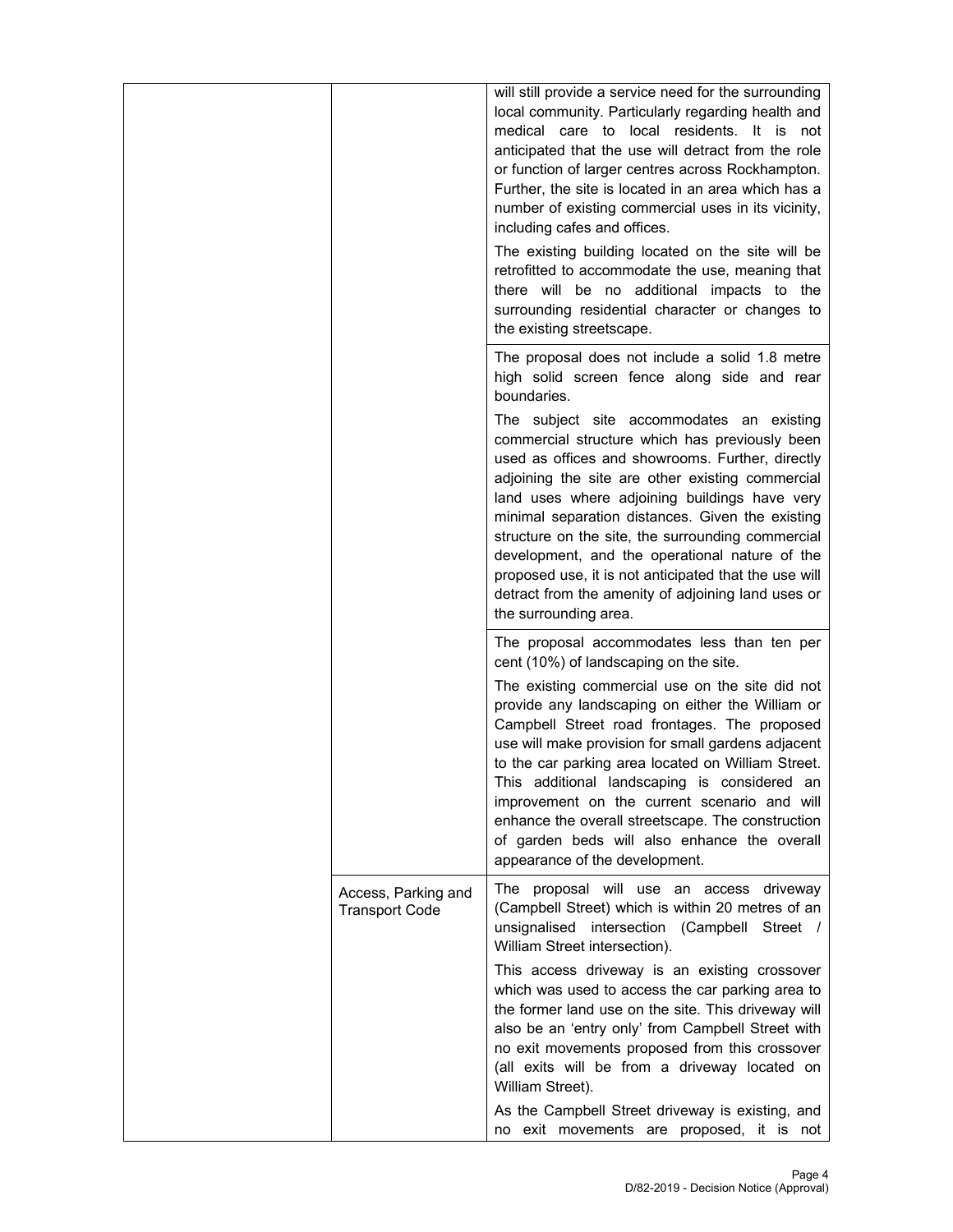| anticipated that the crossover will compromise the<br>efficiency and safety of the nearby intersection.                                                                                                                                                                                                                                                                                                                                                                                                                                                                                                           |
|-------------------------------------------------------------------------------------------------------------------------------------------------------------------------------------------------------------------------------------------------------------------------------------------------------------------------------------------------------------------------------------------------------------------------------------------------------------------------------------------------------------------------------------------------------------------------------------------------------------------|
| The proposed access driveway on William Street<br>fronts several existing on-street car parking bays.<br>This driveway was constructed as part of a<br>previous commercial use located on the site. It is<br>not expected that the location of this driveway will<br>affect the on-street car parking bay or road<br>infrastructure. As the on-site car parking bay<br>fronting William Street, only accommodates four<br>(4) spaces, it is not anticipated that there will be a<br>large number of vehicle movements from this<br>crossover which would affect the safety of the<br>William Street road network. |
| The proposal does not comply with the minimum<br>car parking provisions outlined in the planning<br>scheme. The requirement is that 27 on-site car<br>parking spaces are provided. The proposal only<br>makes provision for 11 car parking spaces, which<br>is a shortfall of 16 car parking spaces.                                                                                                                                                                                                                                                                                                              |
| Despite the significant shortfall in car parking<br>spaces, there are several factors to consider<br>when justifying the discrepancy, including:                                                                                                                                                                                                                                                                                                                                                                                                                                                                  |
| The site's road frontages (William and<br>Campbell Streets) can accommodate up to<br>approximately seven (7) on-street car parking<br>spaces which directly front the proposed use.<br>This is in addition to the 11 on-site car parking<br>spaces. This will bring the car parking yield<br>(on-site and street parking fronting the site) to<br>18 spaces.                                                                                                                                                                                                                                                      |
| There is an existing five (5) bay car park<br>located directly across from the site on William<br>Street which would be expected to utilised by<br>patients or patrons accessing the site.                                                                                                                                                                                                                                                                                                                                                                                                                        |
| An abundance of car parking bays and on-<br>street car parking which are located within<br>reasonable walking distance of the site. These<br>include line marked car parking bays on<br>William Street, and on-street car parking<br>options on Campbell Street.                                                                                                                                                                                                                                                                                                                                                  |
| Council officers have also undertaken several<br>audits of the site and surrounding road network to<br>assess the availability of on-street car parks.<br>These audits have occurred at different periods<br>throughout the week and have demonstrated that<br>there is a sufficient supply of on-street car parking<br>spaces available to accommodate patients<br>accessing the site.                                                                                                                                                                                                                           |
| Considering the site and the existing built form, it<br>is also not physically possible to accommodate<br>the prescribed number of on-site car parking                                                                                                                                                                                                                                                                                                                                                                                                                                                            |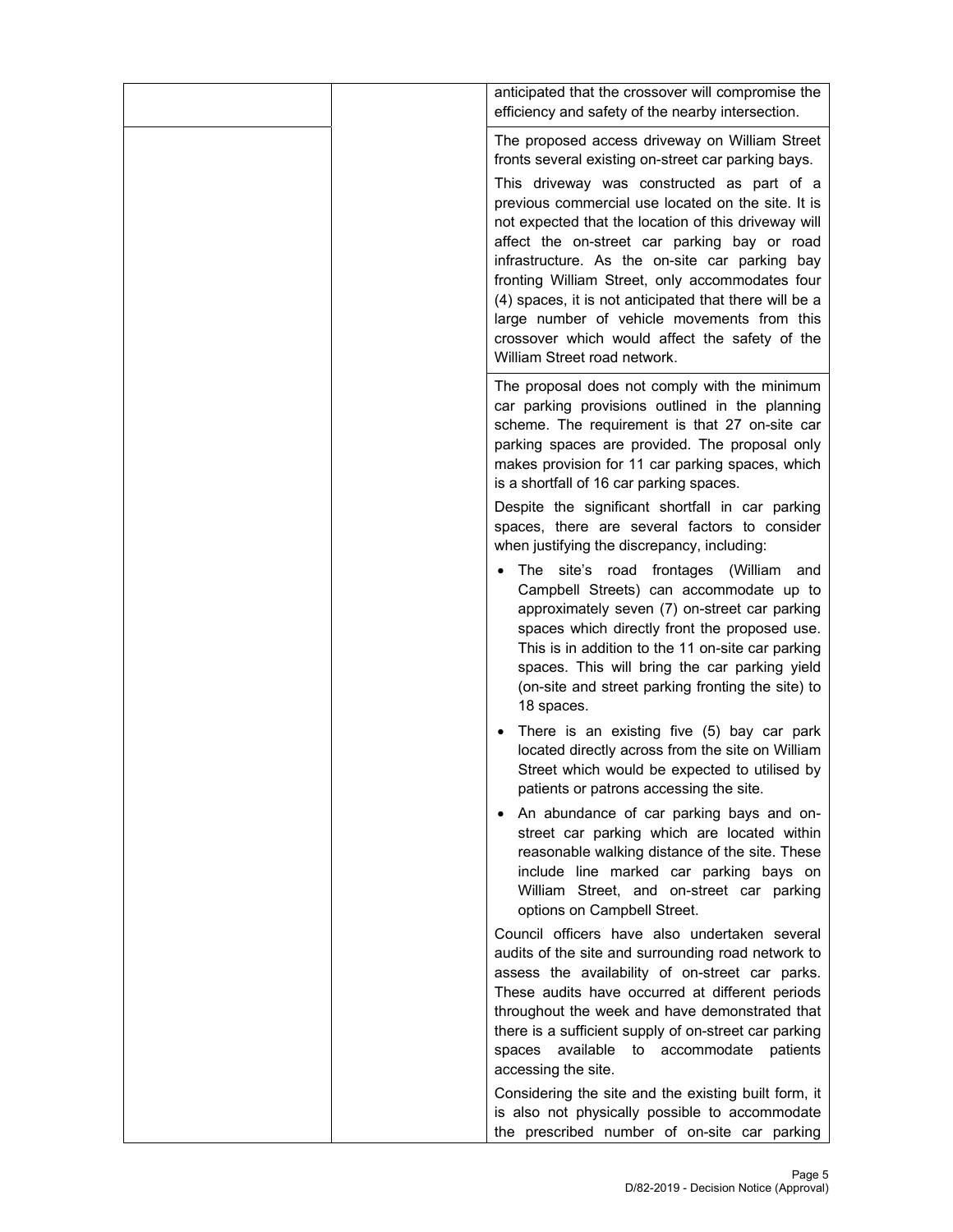|                                            |                                                                                                       | spaces required by the planning scheme. As<br>such, it is considered reasonable to expect that a<br>commercial use in proximity to Rockhampton's<br>Central Business District will rely on on-street car<br>parking to service its clientele.<br>It is expected that utilising on-street car parking<br>spaces will not adversely impact on the safety or<br>efficiency of the surrounding road network.                                                                                                                                                                                                          |
|--------------------------------------------|-------------------------------------------------------------------------------------------------------|-------------------------------------------------------------------------------------------------------------------------------------------------------------------------------------------------------------------------------------------------------------------------------------------------------------------------------------------------------------------------------------------------------------------------------------------------------------------------------------------------------------------------------------------------------------------------------------------------------------------|
|                                            |                                                                                                       | The proposal will use an access driveway<br>(Campbell Street) which is within 20 metres of an<br>unsignalised intersection (Campbell Street /<br>William Street intersection).                                                                                                                                                                                                                                                                                                                                                                                                                                    |
|                                            |                                                                                                       | This access driveway is an existing crossover<br>which was used to access the car parking area to<br>the former land use on the site. This driveway will<br>also be an 'entry only' from Campbell Street with<br>no exit movements proposed from this crossover<br>(all exits will be from a driveway located on<br>William Street).                                                                                                                                                                                                                                                                              |
|                                            |                                                                                                       | As the Campbell Street driveway is existing, and<br>no exit movements are proposed, it is not<br>anticipated that the crossover will compromise the<br>efficiency and safety of the nearby intersection.                                                                                                                                                                                                                                                                                                                                                                                                          |
|                                            |                                                                                                       | The proposed access driveway on William Street<br>fronts several existing on-street car parking bays.<br>This driveway was constructed as part of a<br>previous commercial use located on the site. It is<br>not expected that the location of this driveway will<br>affect the on-street car parking bay or road<br>infrastructure. As the on-site car parking bay<br>fronting William Street, only accommodates four<br>(4) spaces, it is not anticipated that there will be a<br>large number of vehicle movements from this<br>crossover which would affect the safety of the<br>William Street road network. |
| <b>Matters prescribed by</b><br>regulation | ٠                                                                                                     | The State Planning Policy - Part E;<br>The Central Queensland Regional Plan;                                                                                                                                                                                                                                                                                                                                                                                                                                                                                                                                      |
|                                            |                                                                                                       | The Rockhampton Region Planning Scheme 2015;                                                                                                                                                                                                                                                                                                                                                                                                                                                                                                                                                                      |
|                                            | Surrounding use of adjacent premises in terms of commensurate<br>and consistent development form; and |                                                                                                                                                                                                                                                                                                                                                                                                                                                                                                                                                                                                                   |
|                                            | application.                                                                                          | The common material, being the material submitted with the                                                                                                                                                                                                                                                                                                                                                                                                                                                                                                                                                        |

# **9. APPEAL RIGHTS**

The rights of an applicant to appeal to a tribunal or the Planning and Environment Court against a decision about a development application are set out in chapter 6, part 1 of the *Planning Act 2016*. There may also be a right to make an application for a declaration by a tribunal (see chapter 6, part 2 of the *Planning Act 2016).*

### *Appeal by an applicant*

An applicant for a development application may appeal to the Planning and Environment Court against the following: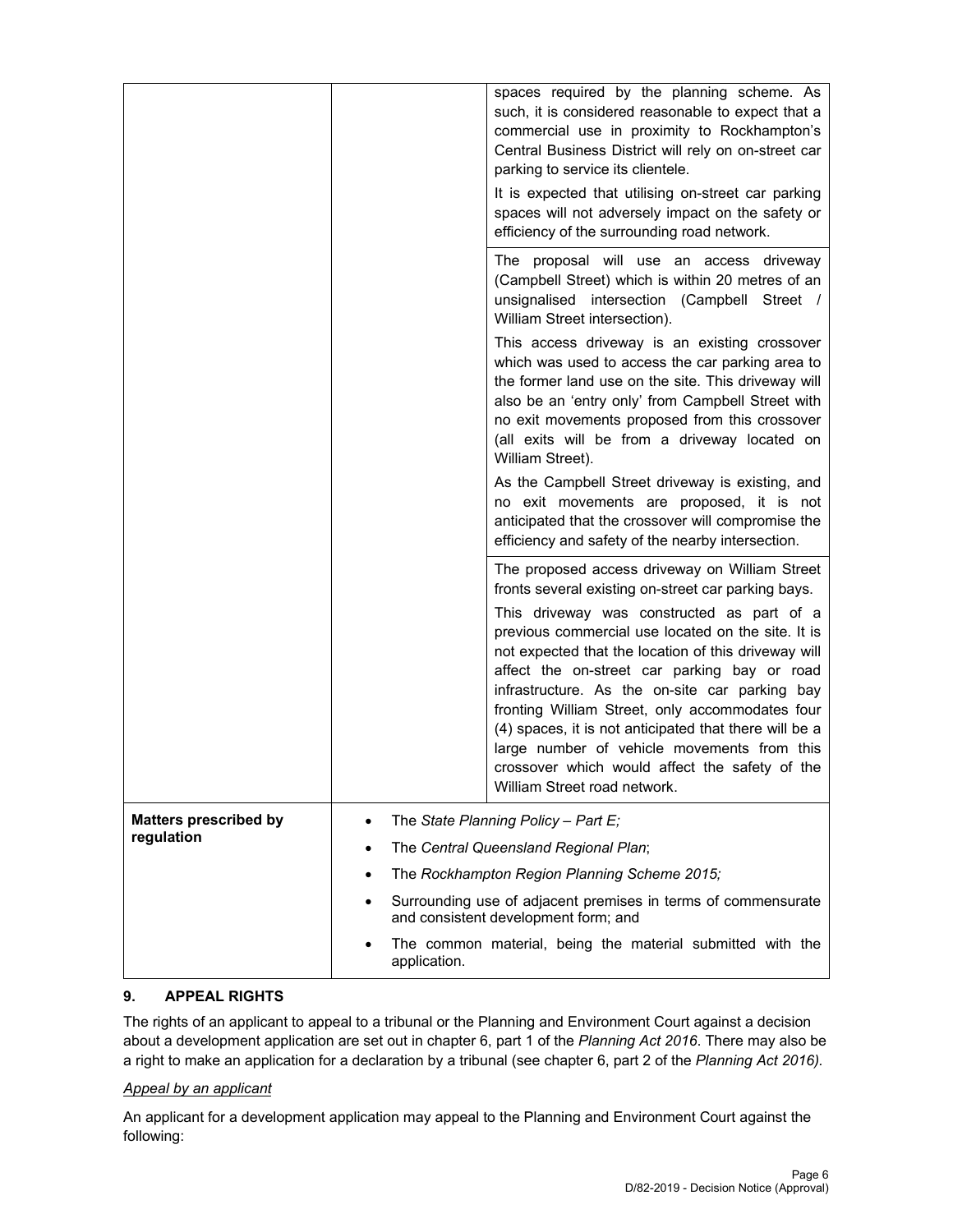- the refusal of all or part of the development application
- a provision of the development approval
- the decision to give a preliminary approval when a development permit was applied for
- a deemed refusal of the development application.

An applicant may also have a right to appeal to the Development tribunal. For more information, see schedule 1 of the *Planning Act 2016*.

The timeframes for starting an appeal in the Planning and Environment Court are set out in section 229 of the *Planning Act 2016*.

**Attachment 2** is an extract from the *Planning Act 2016* that sets out the applicant's appeal rights and the appeal rights of a submitter.

#### **10. WHEN THE DEVELOPMENT APPROVAL TAKES EFFECT**

This development approval takes effect:

From the time the decision notice is given – if there is no submitter and the applicant does not appeal the decision to the court.

Or

- When the submitter's appeal period ends – if there is a submitter and the applicant does not appeal the decision to the court.

Or

Subject to the decision of the court, when the appeal is finally decided  $-$  if an appeal is made to the court.

#### **11. ASSESSMENT MANAGER**

| Name: | Amanda O'Mara                 | Signature: | Date: | 13 December 2019 |
|-------|-------------------------------|------------|-------|------------------|
|       | <b>ACTING COORDINATOR</b>     |            |       |                  |
|       | <b>DEVELOPMENT ASSESSMENT</b> |            |       |                  |

#### **Attachment 1 – Conditions of the approval**

*Part 1* **–** *Conditions imposed by the assessment manager [Note: where a condition is imposed about infrastructure under Chapter 4 of the Planning Act 2016, the relevant provision of the Act under which this condition was imposed must be specified.]*

#### **Attachment 2—Extract on appeal rights**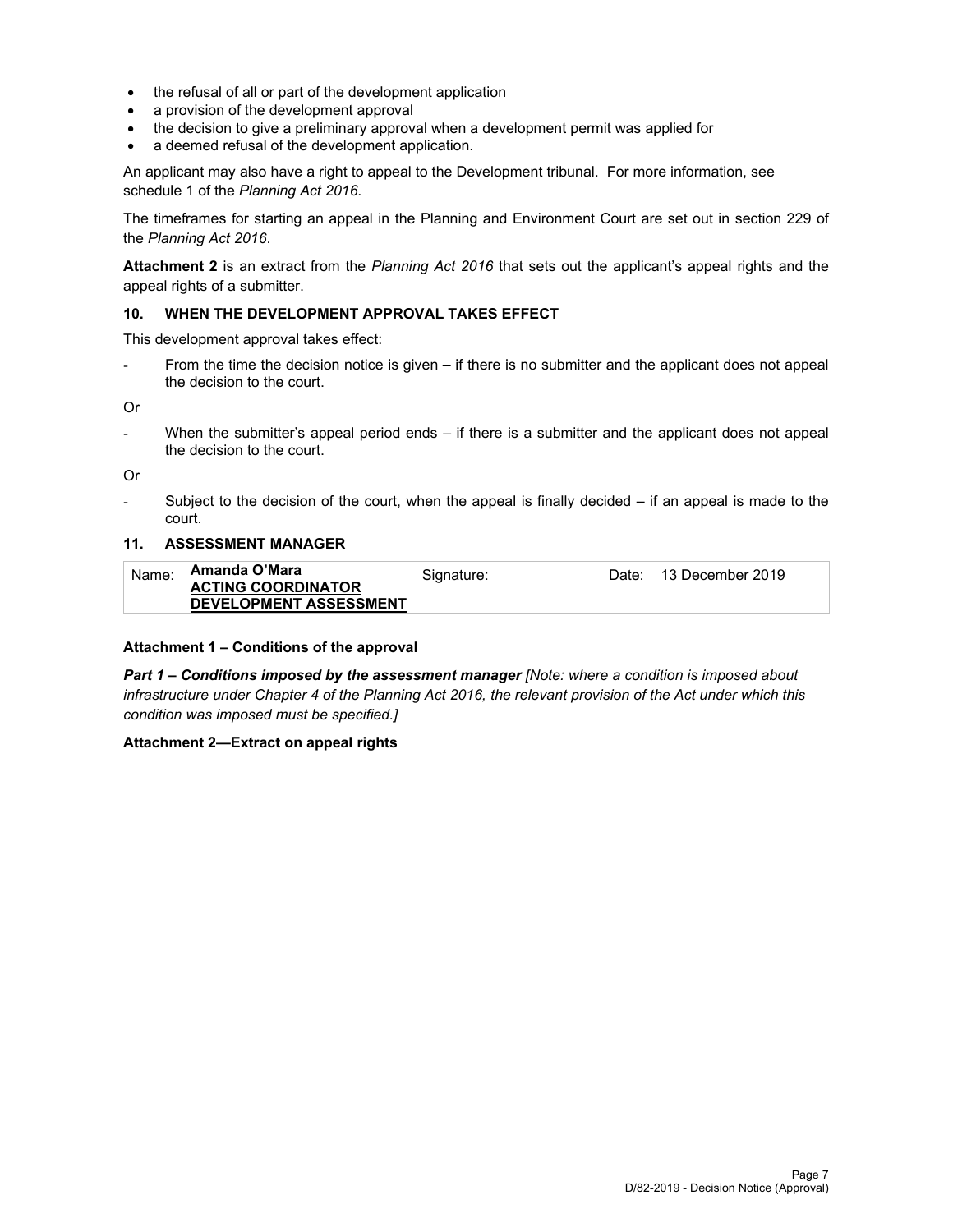

# **Attachment 1 – Part 1 Rockhampton Regional Council Conditions**

*Planning Act 2016* 

# 1.0 ADMINISTRATION

- 1.1 The Developer and their employee, agent, contractor or invitee is responsible for ensuring compliance with the conditions of this development approval.
- 1.2 Where these Conditions refer to "Council" in relation to requiring Council to approve or to be satisfied as to any matter, or conferring on the Council a function, power or discretion, that role may be fulfilled in whole or in part by a delegate appointed for that purpose by the Council.
- 1.3 All conditions, works, or requirements of this development approval must be undertaken, completed, and be accompanied by a Compliance Certificate for any operational works required by this development approval:
	- 1.3.1 to Council's satisfaction;
	- 1.3.2 at no cost to Council; and
	- 1.3.3 prior to the commencement of the use.

unless otherwise stated.

- 1.4 Infrastructure requirements of this development approval must be contributed to the relevant authorities, where applicable, at no cost to Council, prior to the commencement of the use unless otherwise stated.
- 1.5 The following further Development Permits must be obtained prior to the commencement of any works associated with their purposes:
	- 1.5.1 Operational Works:
		- (i) Road Works;
		- (ii) Access and Parking Works;
	- 1.5.2 Plumbing and Drainage Works; and
	- 1.5.3 Building Works.
- 1.6 All Development Permits for Operational Works and Plumbing and Drainage Works must be obtained prior to the issue of a Development Permit for Building Works.
- 1.7 All works must be designed, constructed and maintained in accordance with the relevant Council policies, guidelines and standards, unless otherwise stated.
- 1.8 All engineering drawings/specifications, design and construction works must be in accordance with the requirements of the relevant *Australian Standards* and must be approved, supervised and certified by a Registered Professional Engineer of Queensland.
- 1.9 Lot 2 and 3 on RP606144 must be amalgamated and registered as one lot prior to the commencement of the use.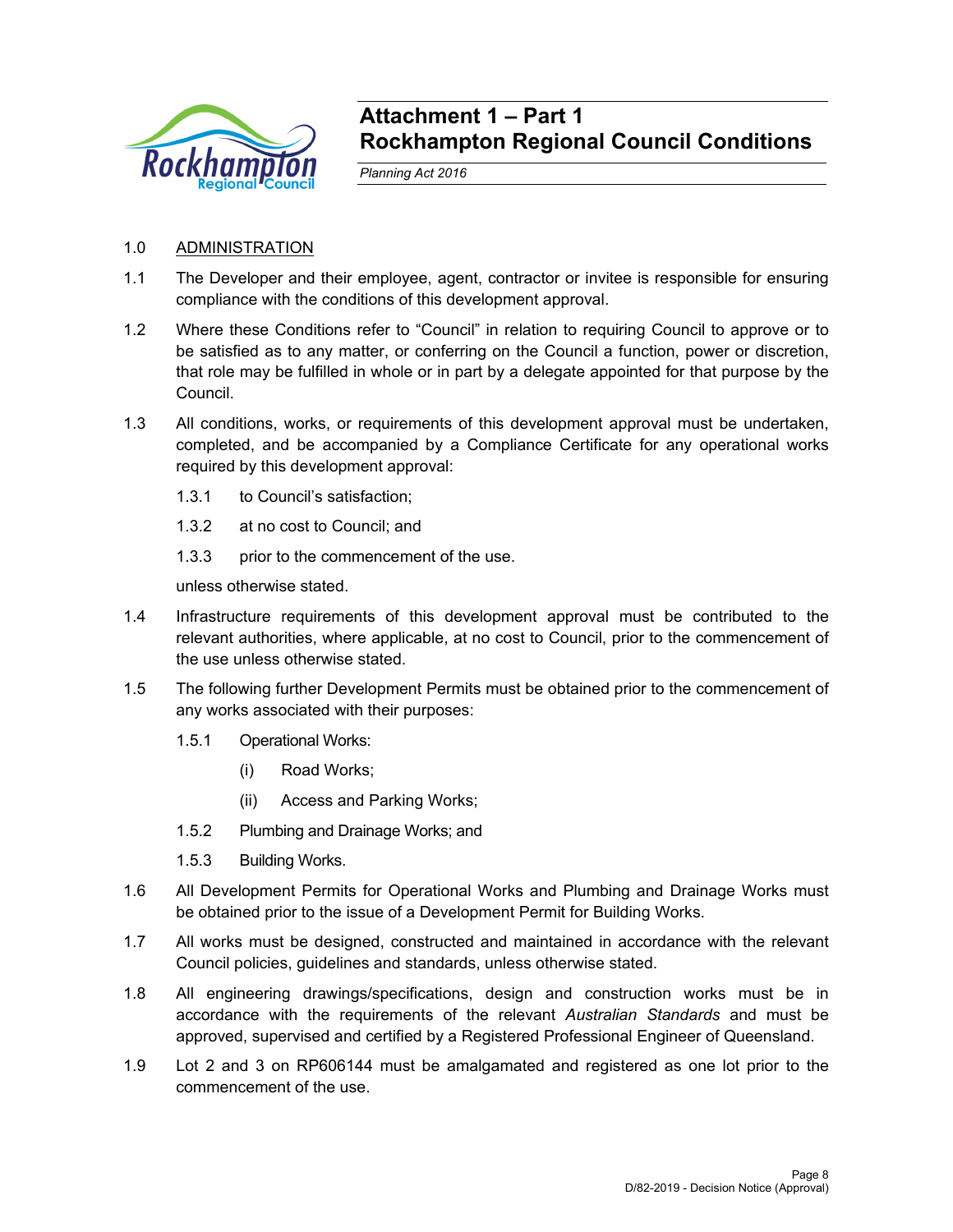# 2.0 APPROVED PLANS AND DOCUMENTS

2.1 The approved development must be completed and maintained generally in accordance with the approved plans and documents, except where amended by any condition of this development approval:

| <b>Plan/Document Name</b> | <b>Plan/Document Reference</b> | Dated            |
|---------------------------|--------------------------------|------------------|
| Proposed Site Plan        | S-02, Revision 1               | 9 September 2019 |
| <b>Floor Plans</b>        | S-03, Revision 1               | 27 August 2019   |
| Elevations                | S-04, Revision 1               | 27 August 2019   |

2.2 Where there is any conflict between the conditions of this development approval and the details shown on the approved plans and documents, the conditions of this development approval must prevail.

# 3.0 ROAD WORKS

- 3.1 A Development Permit for Operational Works (road works) must be obtained prior to the commencement of any road works required by this development approval.
- 3.2 All road works must be designed and constructed in accordance with the approved plans (refer to condition 2.1), *Capricorn Municipal Development Guidelines*, and relevant *Australian Standards* and *Austroads Guidelines* and the provisions of a Development Permit for Operational Works (road works).
- 3.3 The existing two (2) northern most accesses to the development site on Campbell Street must be removed and replaced by Council standard kerb and channel.
- 3.4 On-street rear-in parking spaces on Campbell Street must be lined marked for the full frontage of the development site.
- 3.5 One (1) additional parallel on-street parking space along William Street must be line marked to extend the existing two (2) parallel parking spaces.
- 3.6 Traffic signs and pavement markings must be provided in accordance with the *Manual of Uniform Traffic Control Devices – Queensland*. Where necessary, existing traffic signs and pavement markings must be modified in accordance with the *Manual of Uniform Traffic Control Devices – Queensland*.

### 4.0 ACCESS AND PARKING WORKS

- 4.1 A Development Permit for Operational Works (access and parking works) must be obtained prior to the commencement of any access and parking works on the development site.
- 4.2 All access and parking works must be designed and constructed in accordance with the approved plans (refer to condition 2.1), *Capricorn Municipal Development Guidelines*, and *Australian Standard AS2890 "Parking facilities"* and the provisions of a Development Permit for Operational Works (access and parking works).
- 4.3 All car parking and access areas must be paved or sealed to Council's satisfaction. Design and construction must be in accordance with the provisions of a Development Permit for Operational Works (access and parking works).
- 4.4 An 'Entry Only' sign must be provided at the existing southernmost access to the site from Campbell Street (marked as 'ENTRY' on the approved plan (refer to condition 2.1)).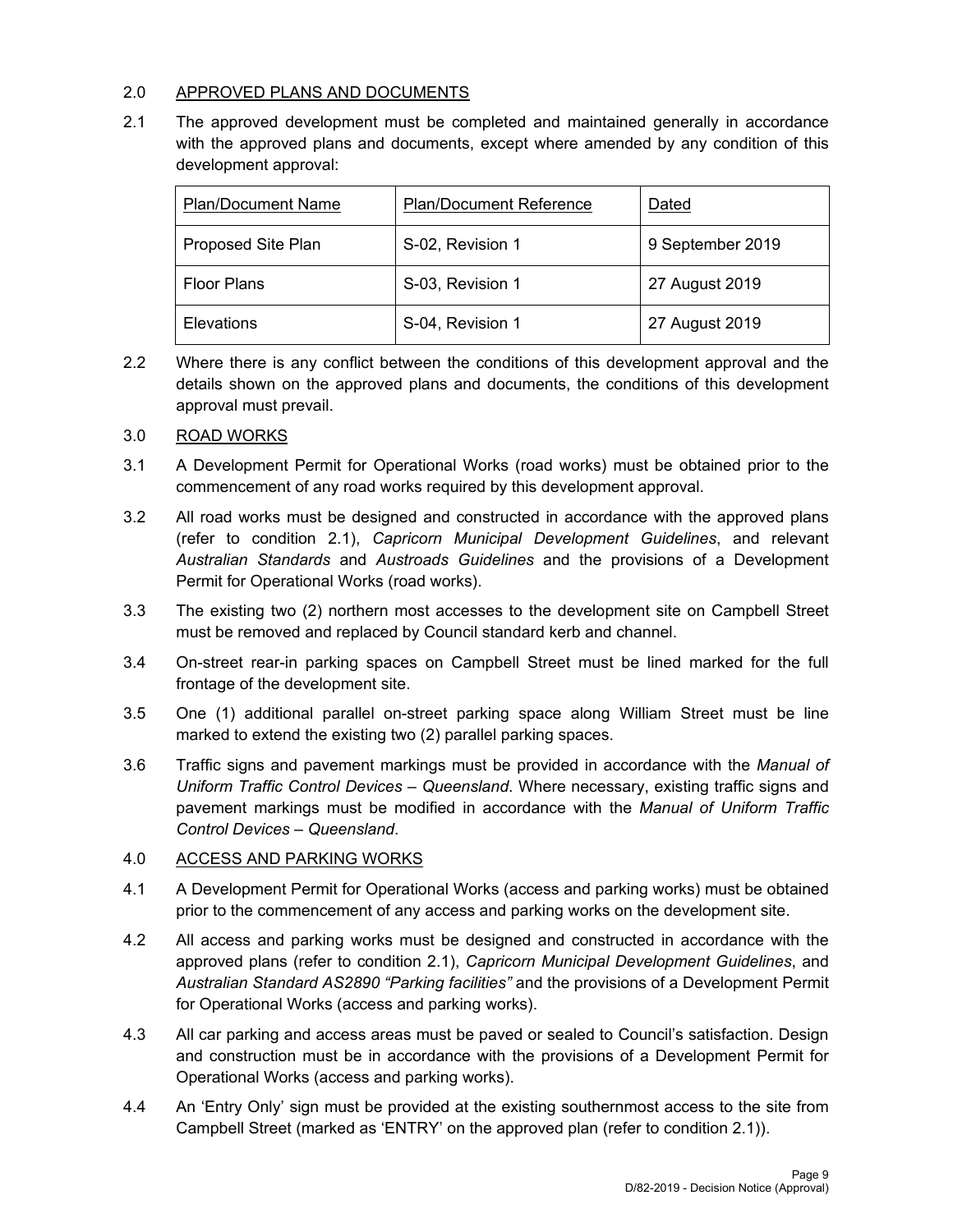- 4.5 The existing access to the development site at William Street must be redesigned as an 'exit only' access point (marked as 'EXIT' on the approved plan (refer to condition 2.1)). An 'Exit Only' sign must be provided at this access point.
- 4.6 Any redundant vehicular crossovers must be replaced by Council standard kerb and channel.
- 4.7 All vehicles must ingress and egress the development in a forward gear.
- 4.8 A minimum of eleven (11) parking spaces must be provided on-site.
- 4.9 Universal access parking spaces must be provided on-site in accordance with *Australian Standard AS2890.6 "Parking facilities - Off-street parking for people with disabilities".*
- 4.10 Parking spaces must be line-marked in accordance with the approved Site Plan (refer to condition 2.1) and in accordance with the *Australian Standard AS2890 "Parking facilities"* and the provisions of a Development Permit for Operational Works (access and parking works).
- 4.11 All vehicle operations associated with the development must be directed by suitable directional, informative, regulatory or warning signs in accordance with *Australian Standard AS1742.1 "Manual of uniform traffic control devices"* and *Australian Standard AS2890.1 "Parking facilities – Off-street car parking"*.
- 4.12 Road signage and pavement markings must be installed in accordance with *Australian Standard AS1742.1 "Manual of uniform traffic control devices".*

# 5.0 PLUMBING AND DRAINAGE WORKS

- 5.1 A Development Permit for Plumbing and Drainage Works must be obtained for the removal and/or demolition of any existing structure on the development site.
- 5.2 All internal plumbing and drainage works must be designed and constructed in accordance with the approved plans (refer to condition 2.1), *Capricorn Municipal Development Guidelines*, *Water Supply (Safety and Reliability) Act 2008, Plumbing and Drainage Act 2018*, Council's Plumbing and Drainage Policies and the provisions of a Development Permit for Plumbing and Drainage Works.
- 5.3 The development must be connected to Council's reticulated sewerage and water networks.
- 5.4 The existing sewerage and water connection point(s) must be retained, and upgraded if necessary, to service the development.
- 5.5 Adequate domestic and firefighting protection must be provided to the development, and must be certified by a hydraulic engineer or other suitably qualified person.
- 5.6 Sewer connections and water meter boxes located within trafficable areas must be raised or lowered to suit the finished surface levels and must be provided with heavy duty trafficable lids.
- 5.7 The finished sewerage access chamber surface must be at a sufficient level to avoid ponding of stormwater above the top of the chamber. A heavy duty trafficable lid must be provided in the trafficable area.
- 5.8 Alteration, disconnection or relocation of internal plumbing and sanitary drainage works associated with the existing building must be in accordance with regulated work under the *Plumbing and Drainage Act 2018* and Council's Plumbing and Drainage Policies.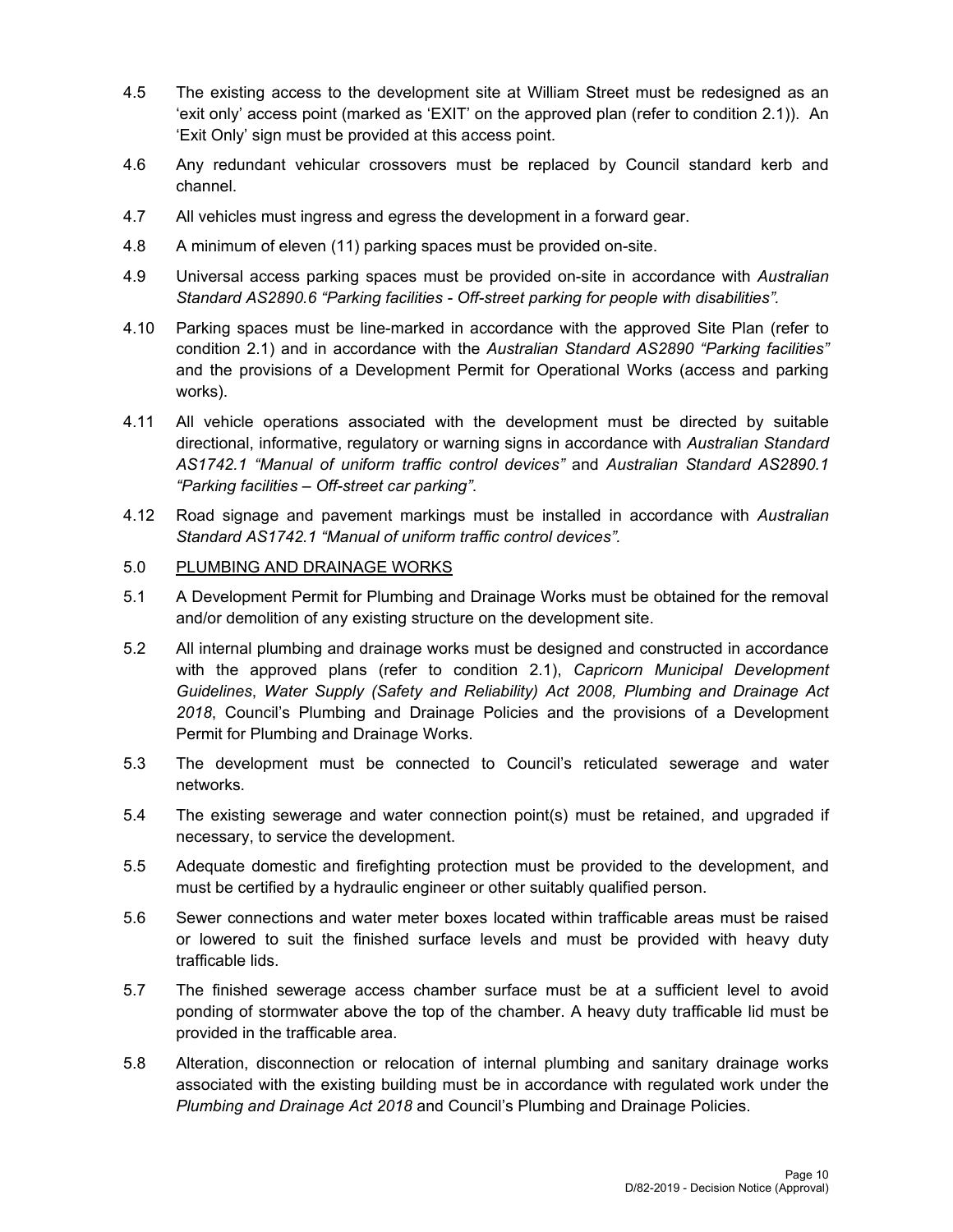5.9 Sewerage trade waste permits must be obtained for the discharge of any non-domestic waste into Council's reticulated sewerage network. Arrestor traps must be provided where commercial or non-domestic waste is proposed to be discharged into the sewer system.

# 6.0 ROOF AND ALLOTMENT DRAINAGE WORKS

- 6.1 All roof and allotment drainage works must be designed and constructed in accordance with the approved plans (refer to condition 2.1), *Queensland Urban Drainage Manual*, *Capricorn Municipal Development Guidelines*, and sound engineering practice.
- 6.2 All roof and allotment runoff from the development must be directed to a lawful point of discharge and must not restrict, impair or change the natural flow of runoff water or cause a nuisance to surrounding land or infrastructure.

# 7.0 SITE WORKS

7.1 Site works must be constructed such that they do not, at any time, in any way restrict, impair or change the natural flow of runoff water, or cause a nuisance or worsening to surrounding land or infrastructure.

# 8.0 BUILDING WORKS

8.1 A Development Permit for Building Works must be obtained for the development site.

# 9.0 LANDSCAPING WORKS

9.1 All landscaping must be established generally in accordance with the approved plans (refer to condition 2.1). The landscaping must be constructed and/or established prior to the commencement of the use and the landscape areas must predominantly contain plant species that have low water dependency.

# 10.0 ASSET MANAGEMENT

- 10.1 Any alteration necessary to electricity, telephone, water mains, sewerage mains, and/or public utility installations resulting from the development or in connection with the development, must be undertaken and completed at no cost to Council.
- 10.2 Any damage to existing stormwater, water supply and sewerage infrastructure, kerb and channel, pathway or roadway (including removal of concrete slurry from public land and Council infrastructure), that occurs while any works are being carried out in association with this development approval must be repaired at full cost to the developer. This includes the reinstatement of any existing traffic signs or pavement markings that may have been removed or damaged.
- 10.3 'As Constructed' information pertaining to assets to be handed over to Council and those which may have an impact on Council's existing and future assets must be provided prior to the commencement of the use. This information must be provided in accordance with the *Asset Design and As Constructed Manual (ADAC).*

# 11.0 ENVIRONMENTAL HEALTH

- 11.1 Any lighting devices associated with the development, such as sensory lighting, must be positioned on the development site and shielded so as not to cause glare or other nuisance to nearby residents and motorists. Night lighting must be designed, constructed and operated in accordance with *Australian Standard AS4282 "Control of the obtrusive effects of outdoor lighting"*.
- 11.2 Noise emitted from the activity must not cause an environmental nuisance.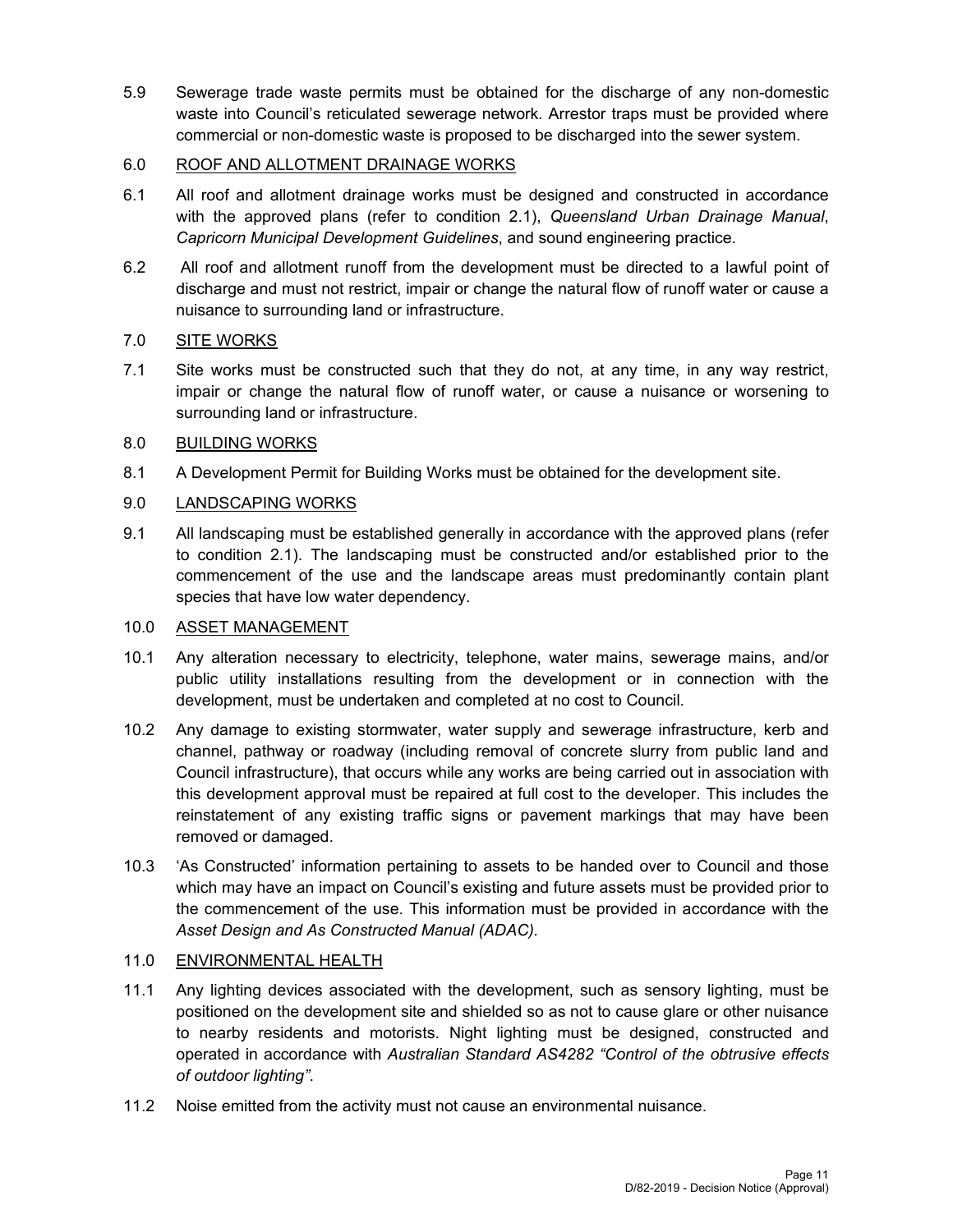- 11.3 Operations on the development site must have no significant impact on the amenity of adjoining premises or the surrounding area due to the emission of light, noise or dust.
- 11.4 When requested by Council, nuisance monitoring must be undertaken and recorded within three (3) months, to investigate any genuine complaint of nuisance caused by noise, light or dust. An analysis of the monitoring data and a report, including nuisance mitigation measures, must be provided to Council within fourteen (14) days of the completion of the investigation.

### 12.0 OPERATING PROCEDURES

- 12.1 All construction materials, waste, waste skips, machinery and contractors' vehicles must be located and stored or parked within the development site. Storage of materials or parking of construction machinery or contractors' vehicles must not occur within Campbell or William Street.
- 12.2 The hours of operations for the development site must be limited to 0700 hours to 1900 hours on Monday to Sunday.
- 12.3 All waste storage areas must be:
	- 12.3.1 kept in a clean and tidy condition; and
	- 12.3.2 maintained in accordance with *Environmental Protection Regulation 2008*.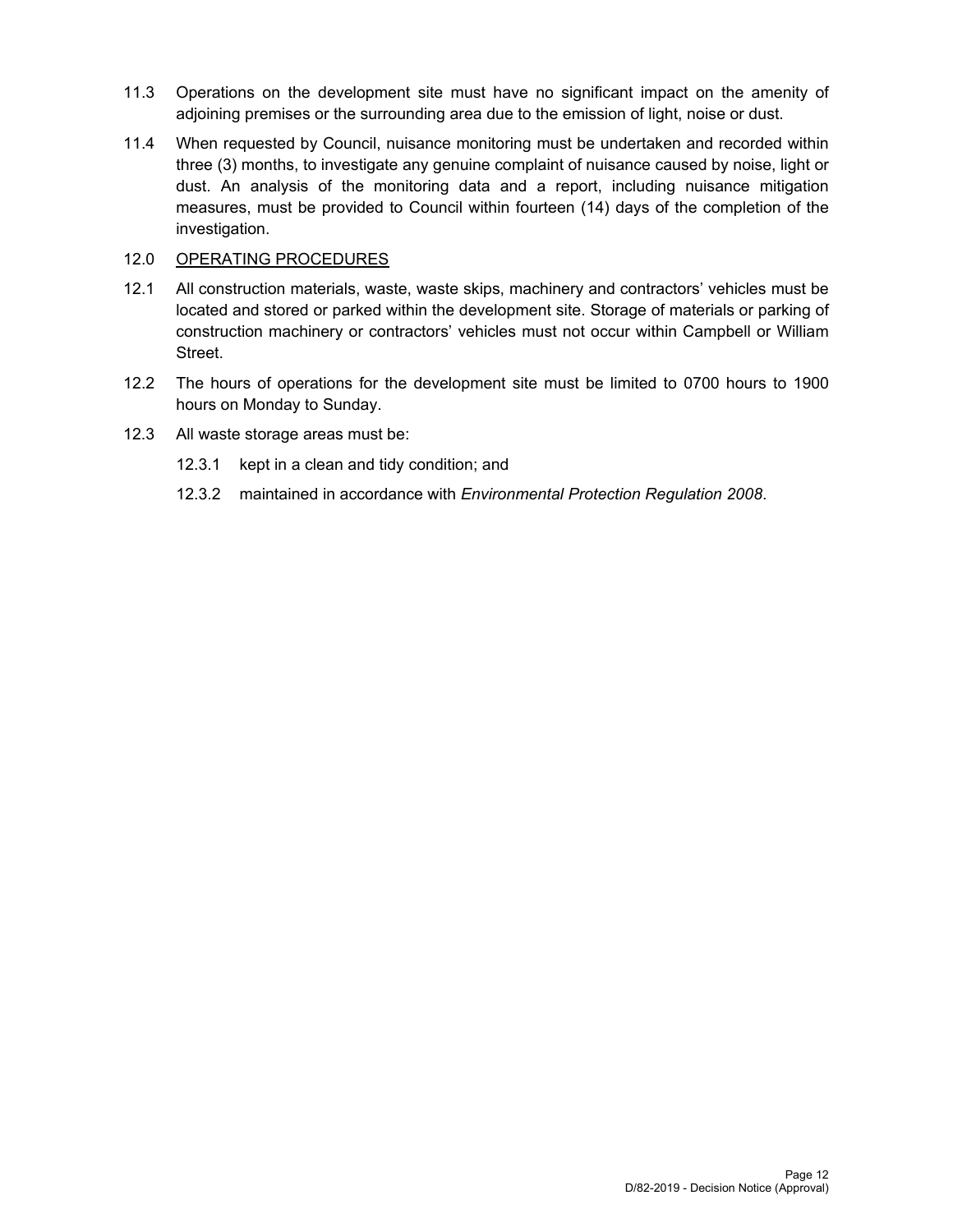### ADVISORY NOTES

### NOTE 1. Aboriginal Cultural Heritage

It is advised that under section 23 of the *Aboriginal Cultural Heritage Act 2003*, a person who carries out an activity must take all reasonable and practicable measures to ensure the activity does not harm Aboriginal cultural heritage (the "cultural heritage duty of care"). Maximum penalties for breaching the duty of care are listed in the Aboriginal cultural heritage legislation. The information on Aboriginal cultural heritage is available on the Department of Aboriginal and Torres Strait Islander and Partnerships website www.datsip.qld.gov.au.

# NOTE 2. Asbestos Removal

Any demolition and/or removal works involving asbestos materials must be undertaken in accordance with the requirements of the *Work Health and Safety Act 2011* and *Public Health Act 2005*.

#### NOTE 3. General Environmental Duty

General environmental duty under the *Environmental Protection Act 1994* prohibits unlawful environmental nuisance caused by noise, aerosols, particles, dust, ash, fumes, light, odour or smoke beyond the boundaries of the development site during all stages of the development including earthworks, construction and operation.

#### NOTE 4. General Safety Of Public During Construction

The *Work Health and Safety Act 2011* and *Manual of Uniform Traffic Control Devices* must be complied with in carrying out any construction works, and to ensure safe traffic control and safe public access in respect of works being constructed on a road.

### NOTE 5. Infrastructure Charges Notice

Council has resolved not to issue an Infrastructure Charges Notice for this development because the new infrastructure charges arising from the development are less than or equal the credits applicable for the new development.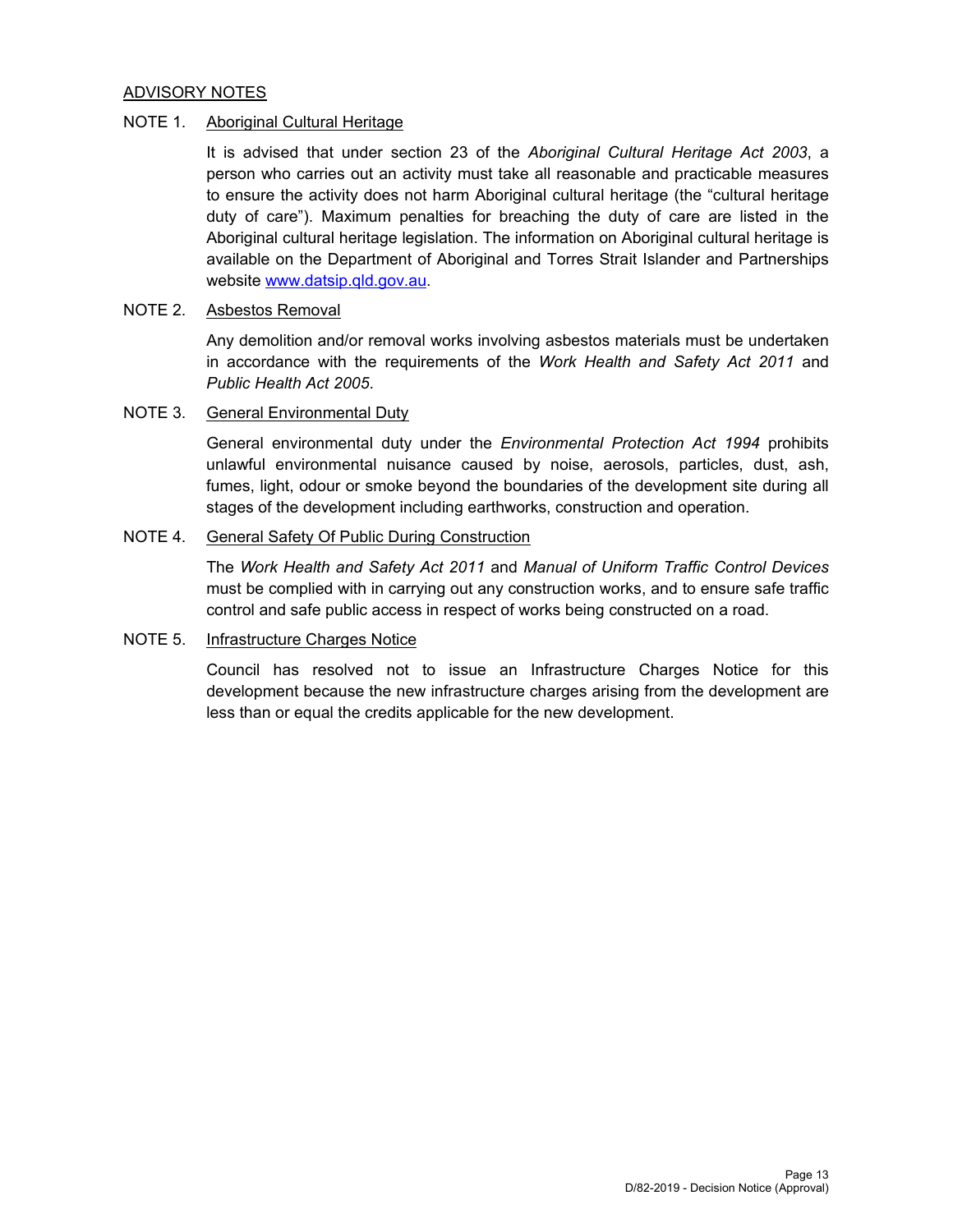

# **Attachment 2 - Appeal Rights**

*PLANNING ACT 2016*

The following is an extract from the *Planning Act 2016 (Chapter 6)*

# *Appeal rights*

#### *229 Appeals to tribunal or P&E Court*

- (1) Schedule 1 states—
	- (a) matters that may be appealed to— (i) either a tribunal or the P&E Court; or (ii) only a tribunal; or (iii) only the P&E Court; and
	- (b) the person—
		- (i) who may appeal a matter (the **appellant**); and
		- (ii) who is a respondent in an appeal of the matter; and (iii) who is a co-respondent in an appeal of the matter; and
		- (iv) who may elect to be a co-respondent in an appeal of the matter.
- (2) An appellant may start an appeal within the appeal period.
- (3) The **appeal period** is—
	- (a) for an appeal by a building advisory agency—10 business days after a decision notice for the decision is given to the agency or
	- (b) for an appeal against a deemed refusal—at any time after the deemed refusal happens; or
	- (c) for an appeal against a decision of the Minister, under chapter 7, part 4, to register premises or to renew the registration of premises—20 business days after a notice is published under section 269(3)(a) or (4); or
	- (d) for an appeal against an infrastructure charges notice— 20 business days after the infrastructure charges notice is given to the person; or
	- (e) for an appeal about a deemed approval of a development application for which a decision notice has not been given—30 business days after the applicant gives the deemed approval notice to the assessment manager; or
	- (f) for any other appeal—20 business days after a notice of the decision for the matter, including an enforcement notice, is given to the person.

#### Note—

See the P&E Court Act for the court's power to extend the appeal period.

- (4) Each respondent and co-respondent for an appeal may be heard in the appeal.
- (5) If an appeal is only about a referral agency's response, the assessment manager may apply to the tribunal or P&E Court to withdraw from the appeal.
- (6) To remove any doubt, it is declared that an appeal against an infrastructure charges notice must not be about— (a) the adopted charge itself; or
	- (b) for a decision about an offset or refund—
		- (i) the establishment cost of trunk infrastructure identified in a LGIP; or
		- (ii) the cost of infrastructure decided using the method
	- included in the local government's charges resolution.

# **230 Notice of appeal**

- (1) An appellant starts an appeal by lodging, with the registrar of the tribunal or P&E Court, a notice of appeal that— (a) is in the approved form; and
	- (b) succinctly states the grounds of the appeal.
- (2) The notice of appeal must be accompanied by the required fee.
- (3) The appellant or, for an appeal to a tribunal, the registrar must, within the service period, give a copy of the notice of appeal to—
- (a) the respondent for the appeal; and
- (b) each co-respondent for the appeal; and
- (c) for an appeal about a development application under schedule 1, table 1, item 1—each principal submitter for the development application; and
- (d) for an appeal about a change application under schedule 1, table 1, item 2—each principal submitter for the change application; and
- (e) each person who may elect to become a co-respondent for the appeal, other than an eligible submitter who is not a principal submitter in an appeal under paragraph (c) or (d); and
- (f) for an appeal to the P&E Court—the chief executive; and
- (g) for an appeal to a tribunal under another Act—any other person who the registrar considers appropriate.
- (4) The **service period** is—
	- (a) if a submitter or advice agency started the appeal in the P&E Court-2 business days after the appeal is started; or
	- (b) otherwise—10 business days after the appeal is started.
- (5) A notice of appeal given to a person who may elect to be a co-respondent must state the effect of subsection
- (6) A person elects to be a co-respondent by filing a notice of election, in the approved form, within 10 business days
	- after the notice of appeal is given to the person*.*
- **231 Other appeals**
- (1) Subject to this chapter, schedule 1 and the P&E Court Act, unless the Supreme Court decides a decision or other matter under this Act is affected by jurisdictional error, the decision or matter is non-appealable.
- (2) The Judicial Review Act 1991, part 5 applies to the decision or matter to the extent it is affected by jurisdictional error.
- (3) A person who, but for subsection (1) could have made an application under the Judicial Review Act 1991 in relation to the decision or matter, may apply under part 4 of that Act for a statement of reasons in relation to the decision or matter.
- (4) In this section— **decision** includes—
	- (a) conduct engaged in for the purpose of making a decision; and
	- (b) other conduct that relates to the making of a decision; and
	- (c) the making of a decision or the failure to make a decision; and
	- (d) a purported decision; and
	- (e) a deemed refusal.

**non-appealable**, for a decision or matter, means the decision or matter—

- (a) is final and conclusive; and
- (b) may not be challenged, appealed against, reviewed, quashed, set aside or called into question in any other way under the Judicial Review Act 1991 or otherwise, whether by the Supreme Court, another court, a tribunal or another entity; and
- (c) is not subject to any declaratory, injunctive or other order of the Supreme Court, another court, a tribunal or another entity on any ground.

#### **232 Rules of the P&E Court**

- (1) A person who is appealing to the P&E Court must comply with the rules of the court that apply to the appeal.
- (2) However, the P&E Court may hear and decide an appeal even if the person has not complied with rules of the P&E Court.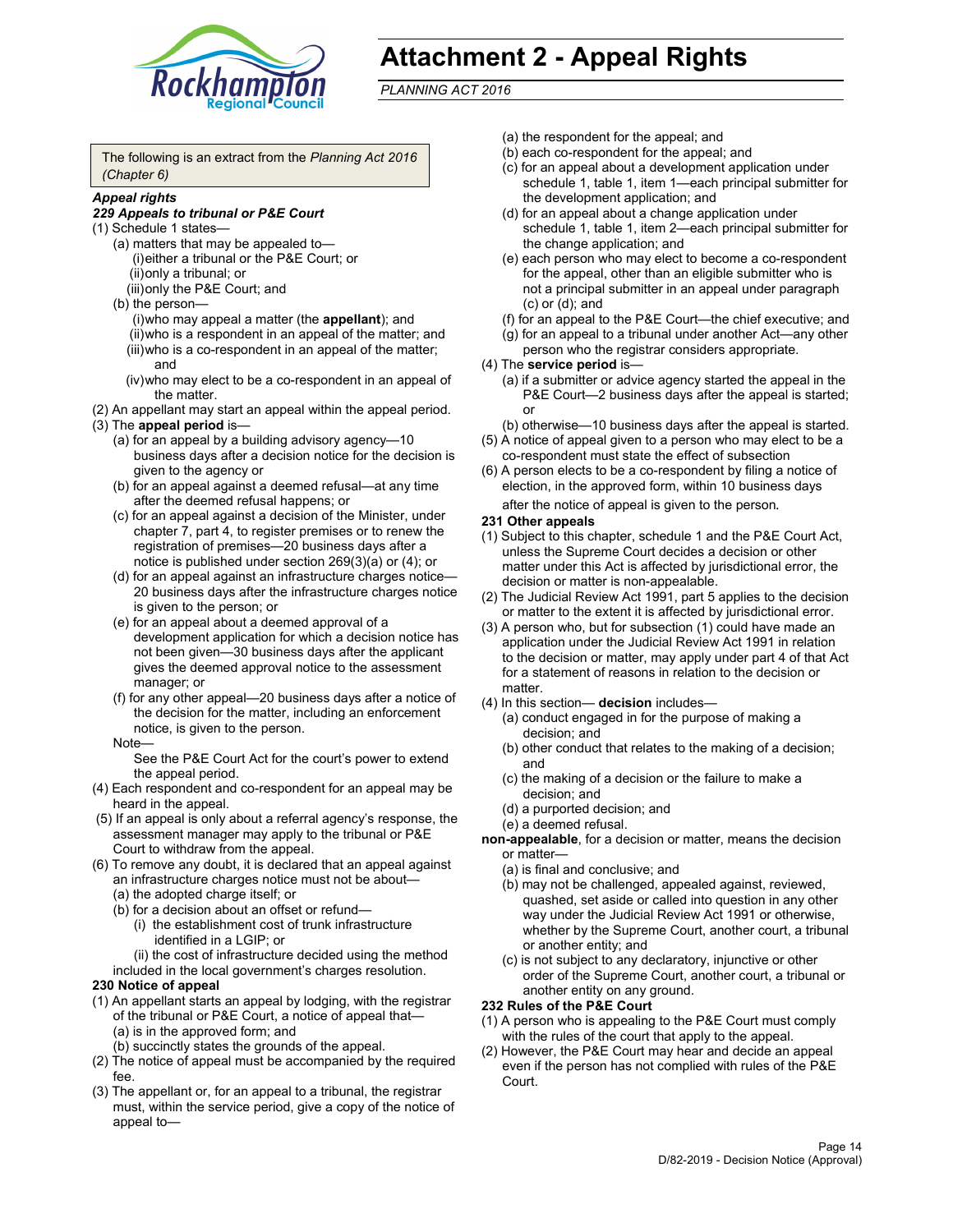

# **Appeal Rights**

*PLANNING ACT 2016*

# **Schedule 1**

# **Appeals section 229**

- **1 Appeal rights and parties to appeals**
- (1) Table 1 states the matters that may be appealed to—(a) the P&E court; or (b) a tribunal.
- (2) However, table 1 applies to a tribunal only if the matter involves—
	- (a) the refusal, or deemed refusal of a development application, for—
	- (i) a material change of use for a classified building; or
	- (ii) operational work associated with building work, a retaining wall, or a tennis court; or
	- (b) a provision of a development approval for—
	- (i) a material change of use for a classified building; or
- (ii) operational work associated with building work, a retaining wall, or a tennis court; or
	- (c) if a development permit was applied for—the decision to give a preliminary approval for—
		- (i) a material change of use for a classified building; or
	- (ii) operational work associated with building work, a retaining wall, or a tennis court; or
	- (d) a development condition if—
		- (i) the development approval is only for a material change of use that involves the use of a building classified under the Building Code as a class 2 building; and
		- (ii) the building is, or is proposed to be, not more than 3 storeys; and
		- (iii) the proposed development is for not more than 60 sole-occupancy units; or
	- (e) a decision for, or a deemed refusal of, an extension application for a development approval that is only for a material change of use of a classified building; or
	- (f) a decision for, or a deemed refusal of, a change application for a development approval that is only for a material change of use of a classified building; or
	- (g) a matter under this Act, to the extent the matter relates to—
		- (i) the Building Act, other than a matter under that Act that may or must be decided by the Queensland Building and Construction Commission; or
		- (ii) the Plumbing and Drainage Act, part 4 or 5; or
	- (h) a decision to give an enforcement notice in relation to a matter under paragraphs (a) to (g); or
	- (i) a decision to give an infrastructure charges notice; or
	- (j) the refusal, or deemed refusal, of a conversion application; or
	- (k) a matter that, under another Act, may be appealed to the tribunal; or
	- (l) a matter prescribed by regulation.
- (3) Also, table 1 does not apply to a tribunal if the matter
	- involves—
		- (a) for a matter in subsection  $(2)(a)$  to  $(d)$ 
			- (i) a development approval for which the development application required impact assessment; and
			- (ii) a development approval in relation to which the assessment manager received a properly made submission for the development application; or
	- (b) a provision of a development approval about the identification or inclusion, under a variation approval, of a matter for the development.
- (4) Table 2 states the matters that may be appealed only to the P&E Court.
- (5) Table 3 states the matters that may be appealed only to the tribunal.
- (6) In each table—
	- (a) column 1 states the appellant in the appeal; and
	- (b) column 2 states the respondent in the appeal; and
	- (c) column 3 states the co-respondent (if any) in the appeal; and
	- (d) column 4 states the co-respondents by election (if any) in the appeal.
- (7) If the chief executive receives a notice of appeal under section 230(3)(f), the chief executive may elect to be a corespondent in the appeal.

| Table 1<br>Appeals to the P&E Court and, for certain matters, to a tribunal                                      |                                                                                                                                |                                                                                          |                                                       |  |  |
|------------------------------------------------------------------------------------------------------------------|--------------------------------------------------------------------------------------------------------------------------------|------------------------------------------------------------------------------------------|-------------------------------------------------------|--|--|
| 1. Development applications<br>An appeal may be made against-<br>(c) a provision of the development approval; or | (a) the refusal of all or part of the development application; or<br>(b) the deemed refusal of the development application; or | (d) if a development permit was applied for—the decision to give a preliminary approval. |                                                       |  |  |
| Column 1                                                                                                         | Column 2                                                                                                                       | Column 3                                                                                 | Column 4                                              |  |  |
| Appellant                                                                                                        | Respondent                                                                                                                     | Co-respondent                                                                            | Co-respondent by election                             |  |  |
| $(if$ any)<br>$($ if any $)$                                                                                     |                                                                                                                                |                                                                                          |                                                       |  |  |
| The applicant                                                                                                    | The assessment<br>manager                                                                                                      | If the appeal is about<br>a concurrence                                                  | 1 A concurrence agency that is<br>not a co-respondent |  |  |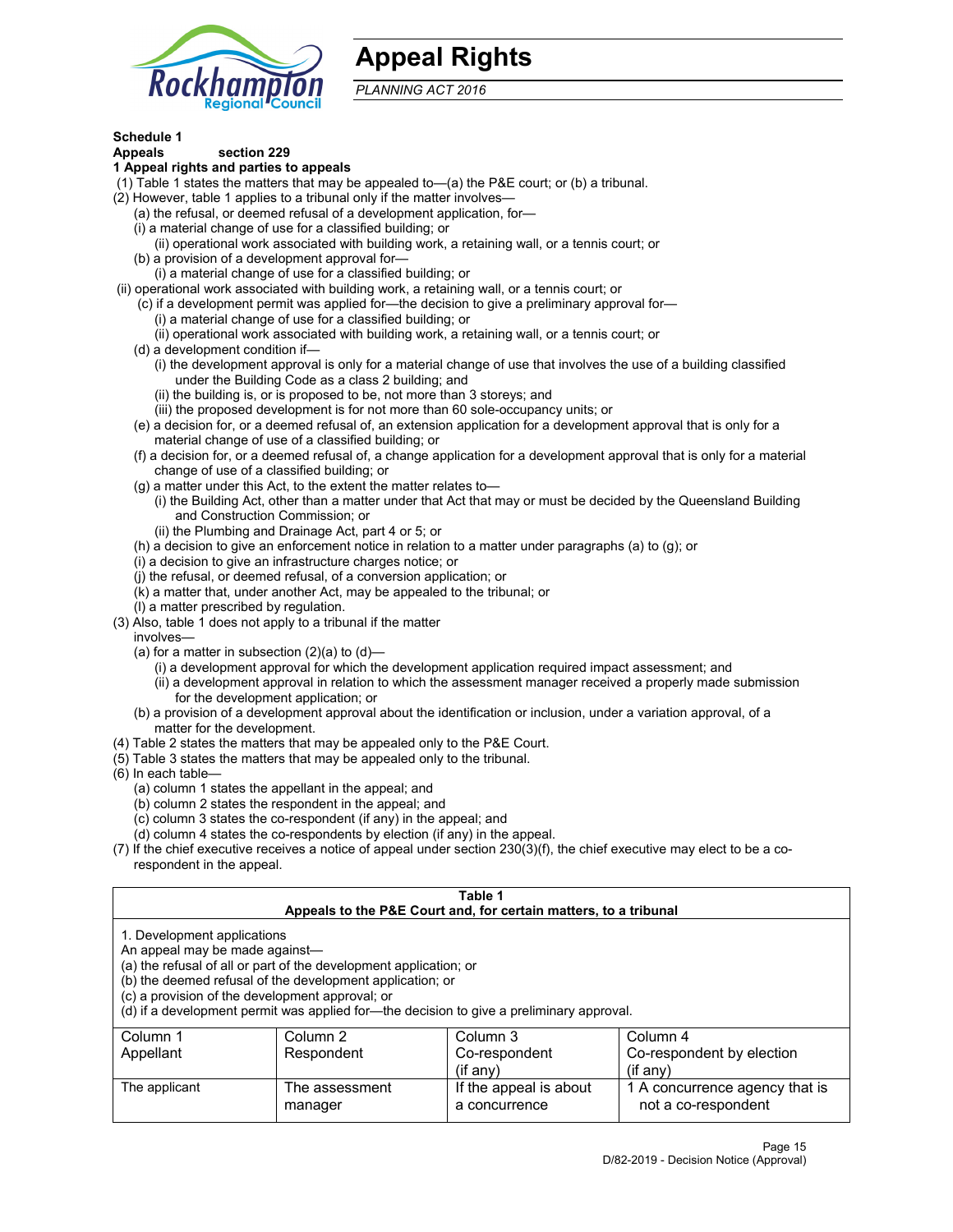| Table 1<br>Appeals to the P&E Court and, for certain matters, to a tribunal                                                                                                                             |                                                                                                                               |                                                                 |                                                                                                                                                                                                                                                                                                                                                 |  |
|---------------------------------------------------------------------------------------------------------------------------------------------------------------------------------------------------------|-------------------------------------------------------------------------------------------------------------------------------|-----------------------------------------------------------------|-------------------------------------------------------------------------------------------------------------------------------------------------------------------------------------------------------------------------------------------------------------------------------------------------------------------------------------------------|--|
| 2. Change applications<br>An appeal may be made against-<br>(b) a deemed refusal of a change application.                                                                                               |                                                                                                                               | agency's referral<br>response-the<br>concurrence agency         | 2 If a chosen Assessment<br>manager is the respondent-<br>the prescribed assessment<br>manager<br>3 Any eligible advice agency for<br>the application<br>4 Any eligible submitter for the<br>application<br>(a) a responsible entity's decision for a change application, other than a decision made by the P&E court; or                       |  |
| Column 1<br>Appellant                                                                                                                                                                                   | Column <sub>2</sub><br>Respondent                                                                                             | Column 3<br>Co-respondent<br>(if any)                           | Column 4<br>Co-respondent by election<br>$($ if any $)$                                                                                                                                                                                                                                                                                         |  |
| 1 The applicant<br>2 If the responsible<br>entity is the<br>assessment<br>manager-an<br>affected entity that<br>gave a pre-request<br>notice or response<br>notice                                      | The responsible<br>entity                                                                                                     | If an affected entity<br>starts the appeal-the<br>applicant     | 1 A concurrence agency for the<br>development application<br>2 If a chosen assessment<br>manager is the respondent-<br>the prescribed assessment<br>manager<br>3 A private certifier for the<br>development application<br>4 Any eligible advice agency for<br>the change application<br>5 Any eligible submitter for the<br>change application |  |
| 3. Extension applications<br>An appeal may be made against-                                                                                                                                             | (a) the assessment manager's decision about an extension application; or<br>(b) a deemed refusal of an extension application. |                                                                 |                                                                                                                                                                                                                                                                                                                                                 |  |
| Column 1<br>Appellant                                                                                                                                                                                   | Column <sub>2</sub><br>Respondent                                                                                             | Column 3<br>Co-respondent<br>(if any)                           | Column 4<br>Co-respondent by election<br>(if any)                                                                                                                                                                                                                                                                                               |  |
| 1 The applicant<br>1<br>For a matter other<br>2<br>than a deemed<br>refusal of an<br>extension<br>application $-$ a<br>concurrence<br>agency, other than<br>the chief executive,<br>for the application | The assessment<br>manager                                                                                                     | If a concurrence<br>agency starts the<br>appeal - the applicant | If a chosen assessment<br>manager is the respondent - the<br>prescribed assessment manager                                                                                                                                                                                                                                                      |  |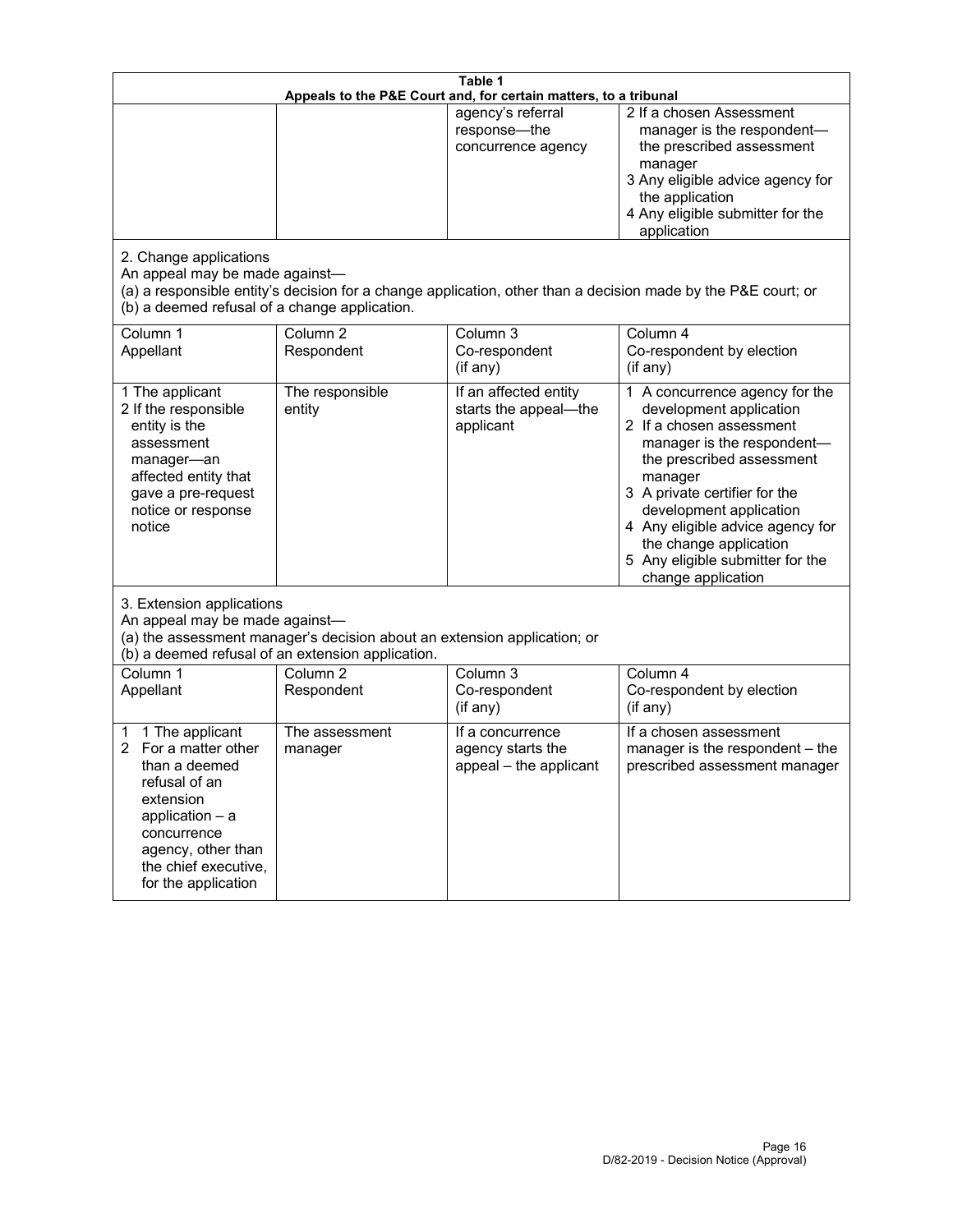#### **Table 1 Appeals to the P&E Court and, for certain matters, to a tribunal**

4. Infrastructure charges notices

An appeal may be made against an infrastructure charges notice on 1 or more of the following grounds

- a) The notice involved an error relating to
	- (i) The application of the relevant adopted charge; or

Examples of errors in applying an adopted charge –

- The incorrect application of gross floor area for a non-residential development
- Applying an incorrect 'use category', under a regulation, to the development
- (i) The working out of extra demands, for section 120; or
- (ii) An offset or refund; or
- b) The was no decision about an offset or refund; or
- c) If the infrastructure charges notice states a refund will be given the timing for giving the refund; or
- d) The amount of the charge is so unreasonable that no reasonable relevant local government could have imposed the amount.

| Column 1<br>Appellant                                    | Column 2<br>Respondent                                                    | Column 3<br>Co-respondent<br>(i f any) | Column 4<br>Co-respondent by election<br>(i f any) |
|----------------------------------------------------------|---------------------------------------------------------------------------|----------------------------------------|----------------------------------------------------|
| The person given the<br>Infrastructure charges<br>notice | The local government<br>that gave the<br>infrastructure charges<br>notice |                                        |                                                    |

5. Conversion applications

An appeal may be made against—

(a) the refusal of a conversion application; or

(b) a deemed refusal of a conversion application.

| Column 1      | Column 2                | Column 3       | Column 4                  |
|---------------|-------------------------|----------------|---------------------------|
| Appellant     | Respondent              | Co-respondent  | Co-respondent by election |
|               |                         | $($ if any $)$ | $($ if any $)$            |
|               |                         |                |                           |
| The applicant | The local government    |                |                           |
|               | to which the conversion |                |                           |
|               | application was made    |                |                           |

6. Enforcement notices

An appeal may be made against the decision to give an enforcement notice.

| Column 1<br>Appellant                      | Column 2<br>Respondent       | Column 3<br>Co-respondent<br>$($ if any $)$ | Column 4<br>Co-respondent by election<br>$($ if any $)$                                                                                                                    |
|--------------------------------------------|------------------------------|---------------------------------------------|----------------------------------------------------------------------------------------------------------------------------------------------------------------------------|
| The person given the<br>enforcement notice | The enforcement<br>authority |                                             | If the enforcement authority is<br>not the local government for<br>the premises in relation to which<br>the offence is alleged to have<br>happened-the local<br>government |

#### **Table 2 Appeals to the P&E Court only**

1. Appeals from tribunal

An appeal may be made against a decision of a tribunal, other than a decision under

section 252, on the ground of—

(a) an error or mistake in law on the part of the tribunal; or

(b) jurisdictional error.

| Column 1<br>Appellant                             | Column 2<br>Respondent                                    | Column 3<br>Co-respondent<br>$(if$ any) | Column 4<br>Co-respondent by election<br>$(if$ any) |
|---------------------------------------------------|-----------------------------------------------------------|-----------------------------------------|-----------------------------------------------------|
| A party to the<br>proceedings for the<br>decision | The other party to the<br>proceedings for the<br>decision | $\overline{\phantom{a}}$                |                                                     |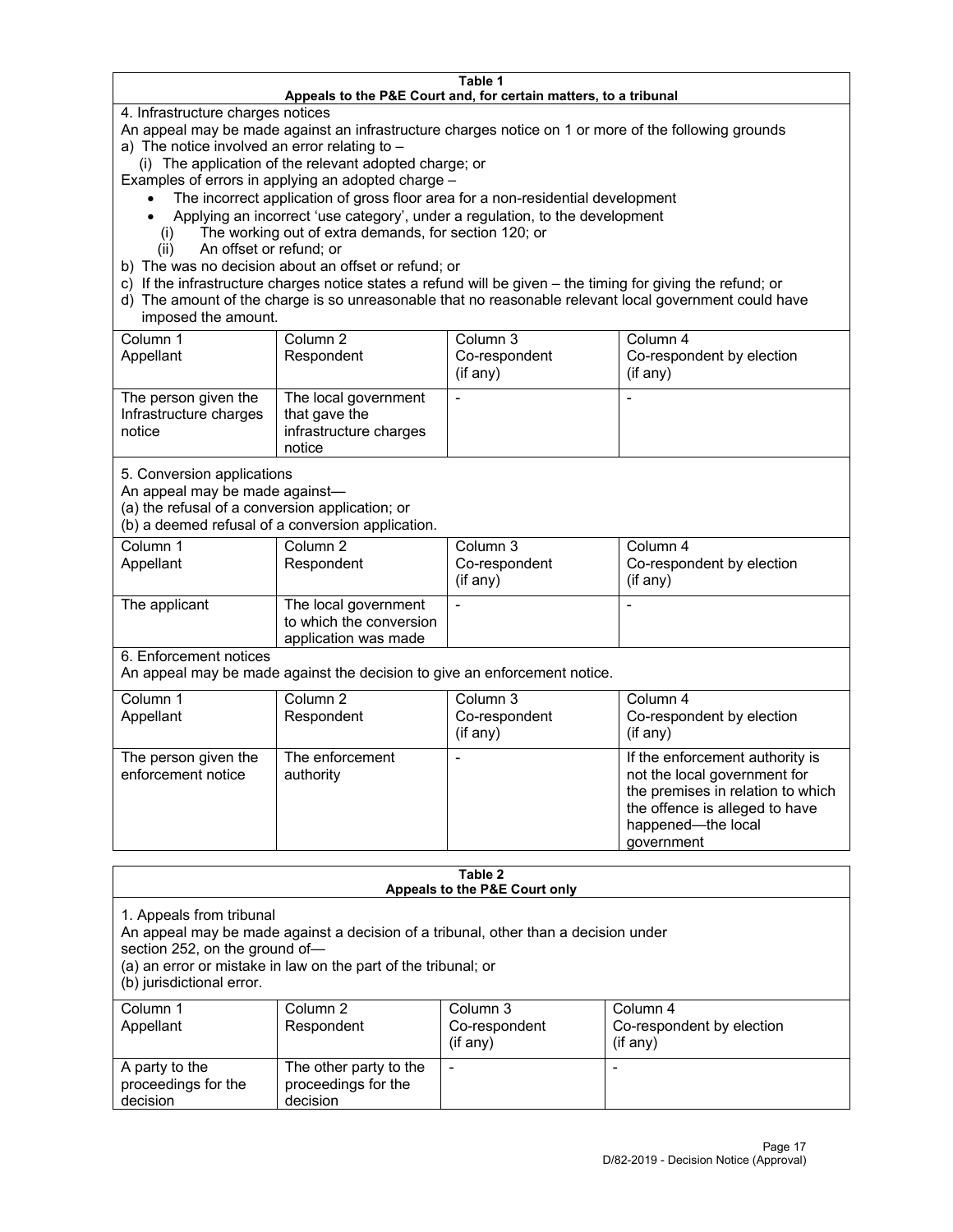#### **Table 2 Appeals to the P&E Court only**

2. Eligible submitter appeals

An appeal may be made against the decision to give a development approval, or an approval for a change application, to the extent that the decision relates to—

(a) any part of the development application for the development approval that required impact assessment; or (b) a variation request.

| Column 1<br>Appellant                                                                                                                                                                        | Column 2<br>Respondent                                                                                                     | Column 3<br>Co-respondent<br>$(i$ f any $)$                                                                             | Column 4<br>Co-respondent by election<br>$($ if any $)$ |
|----------------------------------------------------------------------------------------------------------------------------------------------------------------------------------------------|----------------------------------------------------------------------------------------------------------------------------|-------------------------------------------------------------------------------------------------------------------------|---------------------------------------------------------|
| 1 For a development<br>application-an<br>eligible submitter for<br>the development<br>application<br>2 For a change<br>application-an<br>eligible submitter for<br>the change<br>application | 1 For a development<br>application-the<br>assessment<br>manager<br>2 For a change<br>application-the<br>responsible entity | 1 The applicant<br>2 If the appeal is<br>about a concurrence<br>agency's referral<br>response—the<br>concurrence agency | Another eligible<br>submitter for the<br>application    |

3. Eligible submitter and eligible advice agency appeals

An appeal may be made against a provision of a development approval, or failure to

include a provision in the development approval, to the extent the matter relates to—

(a) any part of the development application or the change application, for the development approval, that required impact assessment; or

(b) a variation request.

| Column <sub>1</sub><br>Appellant                                                                                                                                                                                                                                                              | Column <sub>2</sub><br>Respondent                                                                                          | Column <sub>3</sub><br>Co-respondent<br>(if any)                                                                        | Column 4<br>Co-respondent by election<br>(if any) |  |  |
|-----------------------------------------------------------------------------------------------------------------------------------------------------------------------------------------------------------------------------------------------------------------------------------------------|----------------------------------------------------------------------------------------------------------------------------|-------------------------------------------------------------------------------------------------------------------------|---------------------------------------------------|--|--|
| 1 For a development<br>application-an<br>eligible submitter for<br>the development<br>application<br>2 For a change<br>application-an<br>eligible submitter for<br>the change<br>application<br>3 An eligible advice<br>agency for the<br>development<br>application or<br>change application | 1 For a development<br>application-the<br>assessment<br>manager<br>2 For a change<br>application-the<br>responsible entity | 1 The applicant<br>2 If the appeal is<br>about a concurrence<br>agency's referral<br>response-the<br>concurrence agency | Another eligible submitter for the<br>application |  |  |
| 4. Compensation claims<br>An appeal may be made against-<br>(a) a decision under section 32 about a compensation claim; or<br>(b) a decision under section 265 about a claim for compensation; or<br>(c) a deemed refusal of a claim under paragraph (a) or (b).                              |                                                                                                                            |                                                                                                                         |                                                   |  |  |
| Column <sub>1</sub><br>Appellant                                                                                                                                                                                                                                                              | Column <sub>2</sub><br>Respondent                                                                                          | Column <sub>3</sub><br>Co-respondent<br>(if any)                                                                        | Column 4<br>Co-respondent by election<br>(if any) |  |  |
| A person dissatisfied<br>with the decision                                                                                                                                                                                                                                                    | The local<br>government to which<br>the claim was made                                                                     |                                                                                                                         |                                                   |  |  |
| 5. Registered premises                                                                                                                                                                                                                                                                        |                                                                                                                            |                                                                                                                         |                                                   |  |  |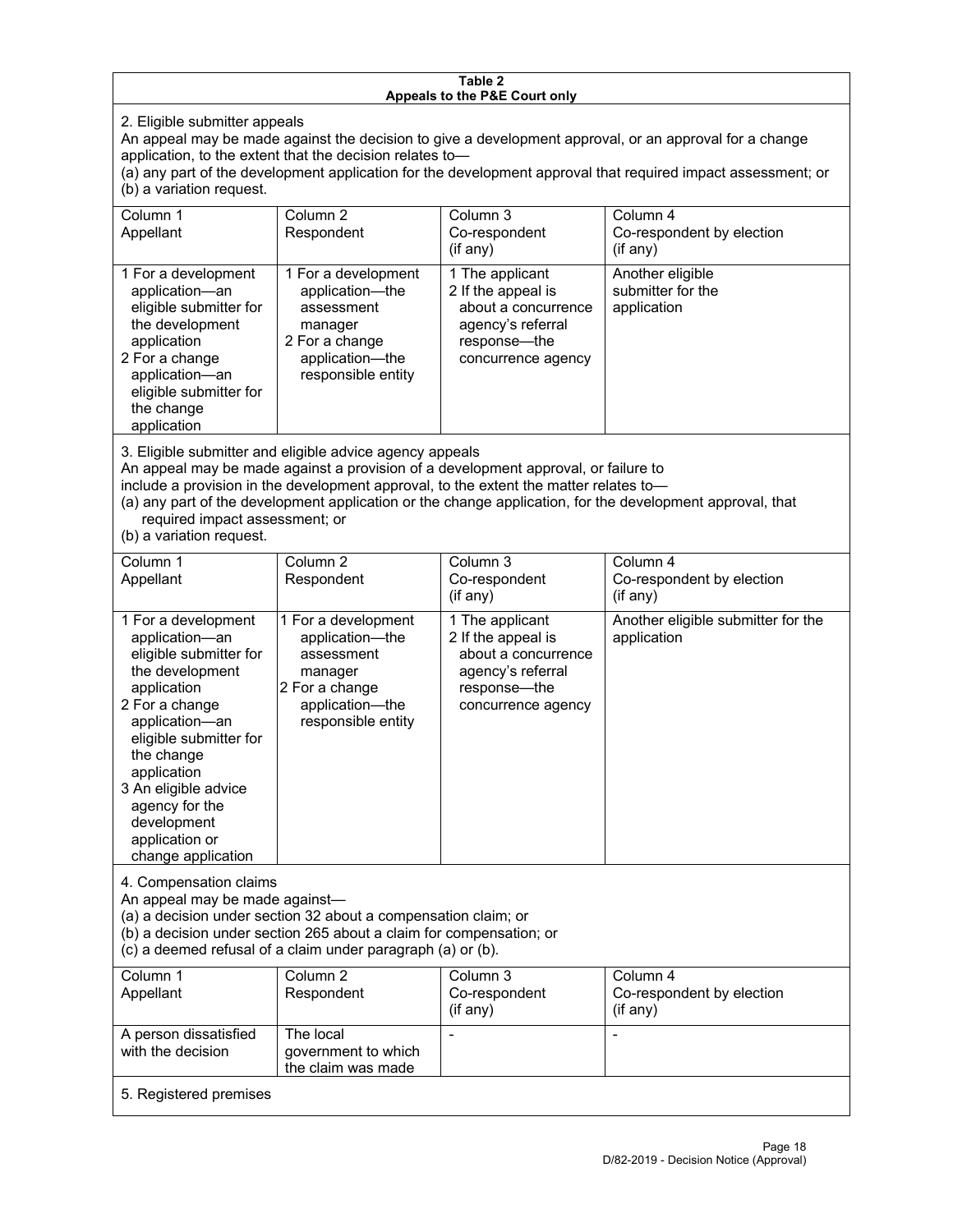| Table 2<br>Appeals to the P&E Court only                                                                                                                                                                                                                                                             |                                                                                                                                                                                                                                                                                  |                                                                               |                                                                                                                                                                             |  |  |
|------------------------------------------------------------------------------------------------------------------------------------------------------------------------------------------------------------------------------------------------------------------------------------------------------|----------------------------------------------------------------------------------------------------------------------------------------------------------------------------------------------------------------------------------------------------------------------------------|-------------------------------------------------------------------------------|-----------------------------------------------------------------------------------------------------------------------------------------------------------------------------|--|--|
| An appeal may be made against a decision of the Minister under chapter 7, part 4.                                                                                                                                                                                                                    |                                                                                                                                                                                                                                                                                  |                                                                               |                                                                                                                                                                             |  |  |
| Column 1<br>Appellant                                                                                                                                                                                                                                                                                | Column <sub>2</sub><br>Respondent                                                                                                                                                                                                                                                | Column <sub>3</sub><br>Co-respondent<br>(if any)                              | Column 4<br>Co-respondent by election<br>(if any)                                                                                                                           |  |  |
| 1 A person given a<br>decision notice about<br>the decision<br>2 If the decision is to<br>register premises or<br>renew the<br>registration of<br>premises-an owner<br>or occupier of<br>premises in the<br>affected area for the<br>registered premises<br>who is dissatisfied<br>with the decision | The Minister                                                                                                                                                                                                                                                                     | Ĭ.                                                                            | If an owner or occupier starts the<br>appeal - the owner of the<br>registered premises                                                                                      |  |  |
| 6. Local laws<br>development; or                                                                                                                                                                                                                                                                     | An appeal may be made against a decision of a local government, or conditions applied,<br>under a local law about-<br>(a) the use of premises, other than a use that is the natural and ordinary consequence of prohibited<br>(b) the erection of a building or other structure. |                                                                               |                                                                                                                                                                             |  |  |
| Column 1<br>Appellant                                                                                                                                                                                                                                                                                | Column <sub>2</sub><br>Respondent                                                                                                                                                                                                                                                | Column 3<br>Co-respondent<br>(if any)                                         | Column 4<br>Co-respondent by election<br>(if any)                                                                                                                           |  |  |
| A person who-<br>(a) applied for the<br>decision; and<br>(b) is dissatisfied with<br>the decision or<br>conditions.                                                                                                                                                                                  | The local government                                                                                                                                                                                                                                                             | L,                                                                            | $\overline{a}$                                                                                                                                                              |  |  |
|                                                                                                                                                                                                                                                                                                      |                                                                                                                                                                                                                                                                                  | Table 3<br>Appeals to the tribunal only                                       |                                                                                                                                                                             |  |  |
| 1. Building advisory agency appeals                                                                                                                                                                                                                                                                  |                                                                                                                                                                                                                                                                                  | work required code assessment against the building assessment provisions.     | An appeal may be made against giving a development approval for building work to the extent the building                                                                    |  |  |
| Column 1<br>Appellant                                                                                                                                                                                                                                                                                | Column <sub>2</sub><br>Respondent                                                                                                                                                                                                                                                | Column 3<br>Co-respondent<br>(if any)                                         | Column 4<br>Co-respondent by election<br>(if any)                                                                                                                           |  |  |
| A building advisory<br>agency for the<br>development application<br>related to the approval                                                                                                                                                                                                          | The assessment<br>manager                                                                                                                                                                                                                                                        | The applicant                                                                 | 1 A concurrence agency for the<br>development application<br>related to the approval<br>2 A private certifier for the<br>development application<br>related to the approval |  |  |
| (b) the Plumbing and Drainage Act, part 4 or 5.                                                                                                                                                                                                                                                      | An appeal may be made against a decision under-                                                                                                                                                                                                                                  | 3. Certain decisions under the Building Act and the Plumbing and Drainage Act | (a) the Building Act, other than a decision made by the Queensland Building and Construction Commission; or                                                                 |  |  |
| Column 1<br>Appellant                                                                                                                                                                                                                                                                                | Column <sub>2</sub><br>Respondent                                                                                                                                                                                                                                                | Column 3<br>Co-respondent<br>(if any)                                         | Column 4<br>Co-respondent by election<br>(if any)                                                                                                                           |  |  |